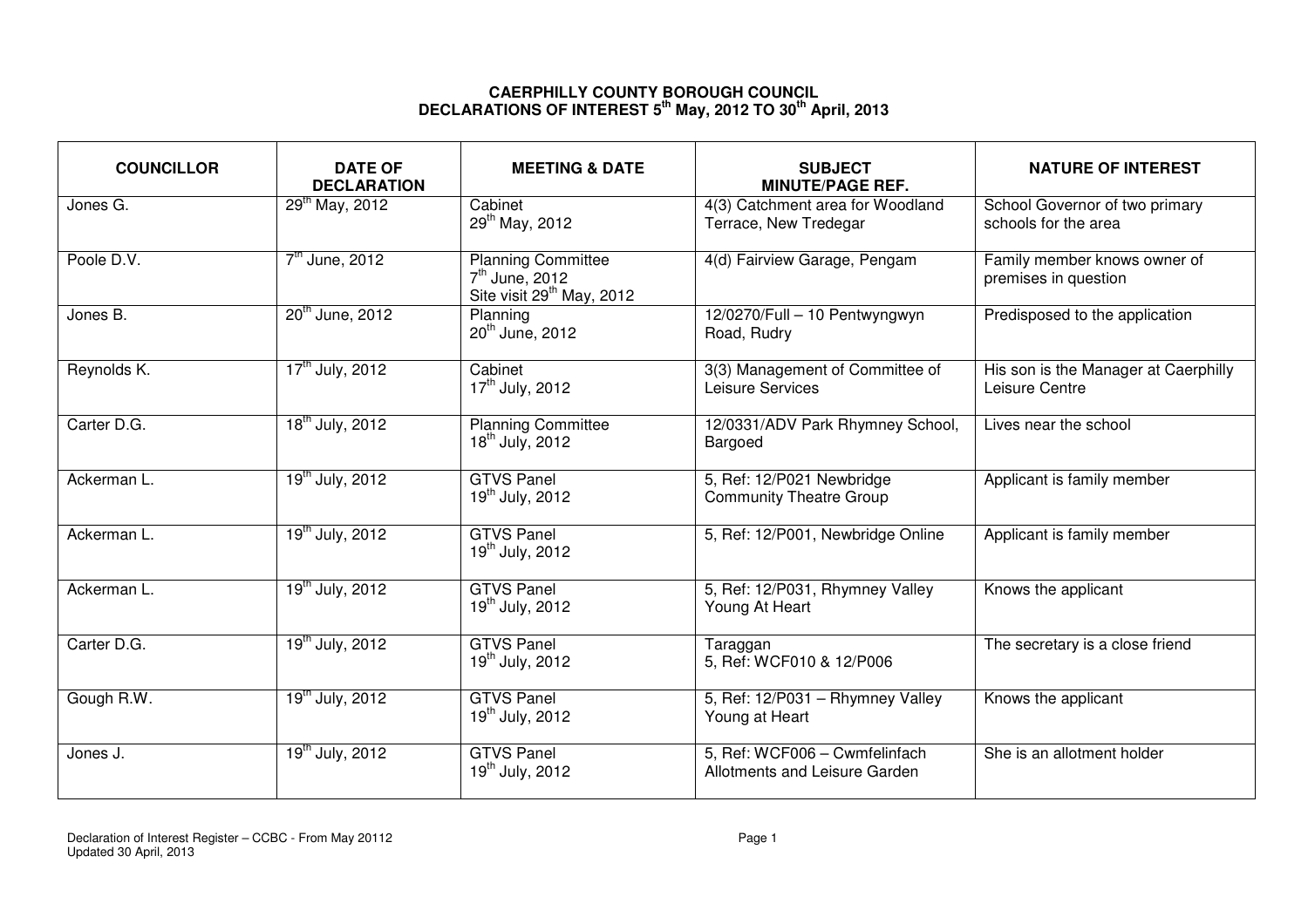| <b>COUNCILLOR</b>              | <b>DATE OF</b><br><b>DECLARATION</b> | <b>MEETING &amp; DATE</b>                                                                | <b>SUBJECT</b><br><b>MINUTE/PAGE REF.</b>                           | <b>NATURE OF INTEREST</b>                                                                                  |
|--------------------------------|--------------------------------------|------------------------------------------------------------------------------------------|---------------------------------------------------------------------|------------------------------------------------------------------------------------------------------------|
| Lloyd K.                       | $19^{th}$ July, 2012                 | <b>GTVS Panel</b><br>$19^{th}$ July, 2012                                                | 5, Ref: WCF003<br><b>Trinant Communities First Board</b>            | As a member of the partnership                                                                             |
| Lloyd K.                       | $19^{th}$ July, 2012                 | <b>GTVS Panel</b><br>$19^{th}$ July, 2012                                                | 5, Ref: 12/G0005, Pentwyn & Trinant<br><b>Allotment Association</b> | He is an allotment holder                                                                                  |
| Lloyd K.                       | $19^{th}$ July, 2012                 | <b>GTVS Panel</b><br>$19^{th}$ July, 2012                                                | 5, Ref: 12/P031 - Rhymney Valley<br>Young At Heart                  | Knows the applicant                                                                                        |
| Prew $M.\overline{J.}$         | $19^{th}$ July, 2012                 | <b>GTVS Panel</b><br>19 <sup>th</sup> July, 2012                                         | 5, Ref: 12/P031 - Rhymney Valley<br>Young At Heart                  | Knows the applicant                                                                                        |
| Carter D.G.                    | 15 <sup>th</sup> August, 2012        | Planning<br>15 <sup>th</sup> August, 2012                                                | 4(a) Site visit<br>12/0031/Adv, Park Primary School,<br>Bargoed     | Lives close to the school                                                                                  |
| Jenkins S.                     | 6 <sup>th</sup> September, 2012      | <b>Licensing Committee</b><br>6 <sup>th</sup> September, 2012                            | 3 - Street Trading Appeal                                           | Applicant is a family member by<br>marriage                                                                |
| Lloyd K.                       | 6 <sup>th</sup> September, 2012      | <b>Licensing Committee</b><br>6 <sup>th</sup> September, 2012                            | 3 - Street Trading Appeal                                           | Previously involved in application<br>(prior to becoming Licensing Member)                                 |
| Bevan J.                       | 20 <sup>th</sup> September, 2012     | <b>Licensing Sub-Committee</b><br>(Taxi and General)<br>20 <sup>th</sup> September, 2012 | $2 -$ Section 3, 3.1(a) Mr. Bosley, 6,<br>Llys Mabon, Rhymney       | Applicant is known to him                                                                                  |
| Bevan J.                       | 20 <sup>th</sup> September, 2012     | <b>Licensing Sub-Committee</b><br>(Taxi and General)<br>20 <sup>th</sup> September, 2012 | 2 - Section 3.3.1(e), Mr. Vise, 28<br>Carn-y-Tyla Terrace, Rhymney  | Applicant is known to him                                                                                  |
| Goss (A.)<br>(Parent Governor) | 25 <sup>th</sup> September, 2012     | <b>Education Scrutiny</b><br>25 <sup>th</sup> September, 2012                            | 8.1 (information item) Budget<br><b>Monitoring Report</b>           | Works with one of the charities noted<br>in the report                                                     |
| Pritchard J.A.                 | 26 <sup>th</sup> September, 2012     | <b>Special Council</b><br>26 <sup>th</sup> September, 2012                               | Appointment of Lay Member - Audit<br>Committee                      | Applicant known to her - as item for<br>information she remained in the<br>Chamber when this was discussed |
| Jenkins S.                     | 3rd October, 2012                    | <b>Planning Committee</b><br>3rd October, 2012                                           | 11/0308/RET<br>77 Elm Drive, Ty Sign, Risca                         | Applicant is a relative                                                                                    |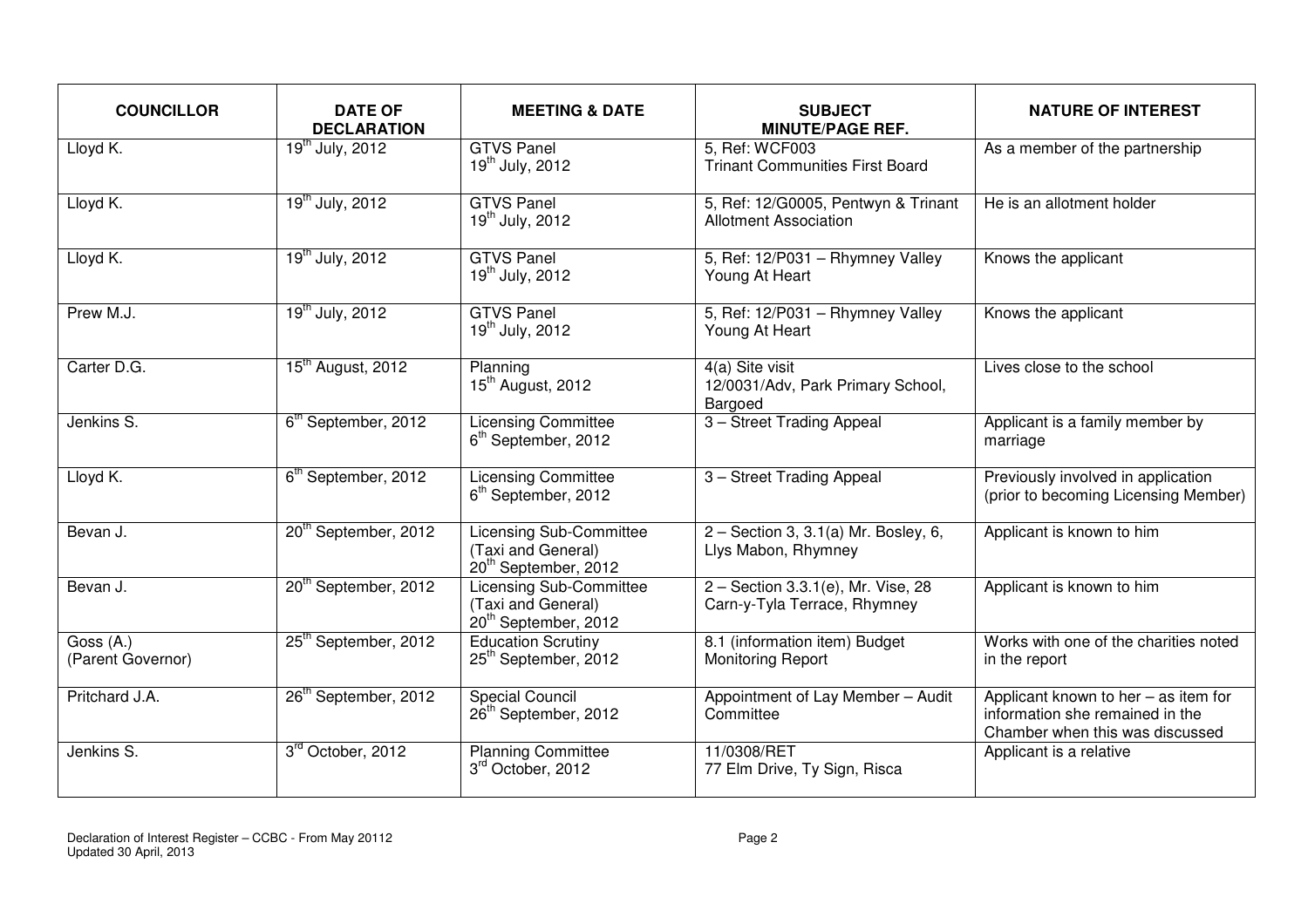| <b>COUNCILLOR</b>    | <b>DATE OF</b><br><b>DECLARATION</b> | <b>MEETING &amp; DATE</b>                                                            | <b>SUBJECT</b><br><b>MINUTE/PAGE REF.</b>                             | <b>NATURE OF INTEREST</b>                                           |
|----------------------|--------------------------------------|--------------------------------------------------------------------------------------|-----------------------------------------------------------------------|---------------------------------------------------------------------|
| Gardiner L.          | 3rd October, 2012                    | <b>Planning Committee</b><br>3rd October, 2012                                       | 12/0186/LBC - Argoed Baptist<br>Chapel, Argoed                        | <b>Attends the Church</b>                                           |
| Bolter D.            | 9 <sup>th</sup> October, 2012        | Council<br>9 <sup>th</sup> October, 2012                                             | <b>Welsh Housing Quality Standard</b>                                 | Personal interest as Council tenants -<br>remained in Chamber       |
| Jones B.             | 9 <sup>th</sup> October, 2012        | Council<br>9 <sup>th</sup> October, 2012                                             | Welsh Housing Quality Standard                                        | Personal interest as Council tenants -<br>remained in Chamber       |
| Higgs A.             | 9 <sup>th</sup> October, 2012        | Council<br>9 <sup>th</sup> October, 2012                                             | <b>Welsh Housing Quality Standard</b>                                 | Personal interest as Council tenants -<br>remained in Chamber       |
| Lloyd K.             | 11 <sup>th</sup> October, 2012       | Licensing Sub-Committee<br>(Taxi & General)<br>$11^{th}$ October, 2012               | 1.1(b) Mr. B. Ayres of Cwmnant,<br>Aberbeeg                           | Knows the applicant and has used<br>the taxi firm                   |
| Lloyd K.             | 11 <sup>th</sup> October, 2012       | <b>Licensing Sub-Committee</b><br>(Taxi & General)<br>11 <sup>th</sup> October, 2012 | 1.1(e) Mr. C. Foxwell of Pentwyn,<br>Crumlin                          | Knows the applicant and has used<br>the taxi firm                   |
| Morgan S.            |                                      | <b>Voluntary Sector Sub-</b><br>Committee                                            | Nelson Boys and Girls Club - Items<br>of Interest to Voluntary Sector | Trusttee – information item only – no<br>debate                     |
| <b>Barnett Nigel</b> |                                      | <b>Caerphilly Homes Task Group</b>                                                   | 4.4 Energy Efficiency Works To<br><b>Domestic Properties</b>          | Wife works for one of the projects<br>noted in the information pack |
| Griffiths P.         | 23rd October, 2012                   | Council<br>23rd October, 2012                                                        | <b>Cwmcarn High School</b>                                            | Granddaughter is a pupil at the<br>school                           |
| Preece D.W.R.        | 23rd October, 2012                   | Council<br>23rd October, 2012                                                        | <b>Cwmcarn High School</b>                                            | Governor of School                                                  |
| George N.            | 31 <sup>st</sup> October, 2012       | <b>Planning Committee</b><br>31 <sup>st</sup> October, 2012                          | 11/0191/OUT - Gelli Pistyll Farm,<br>Risca                            | Applicant is a personal friend                                      |
| George N.            | 31 <sup>st</sup> October, 2012       | <b>Planning Committee</b><br>31 <sup>st</sup> October, 2012                          | 12/0686/Full - Whysomis Way,<br>Darran Road, Risca                    | Volunteers for the Canal Society                                    |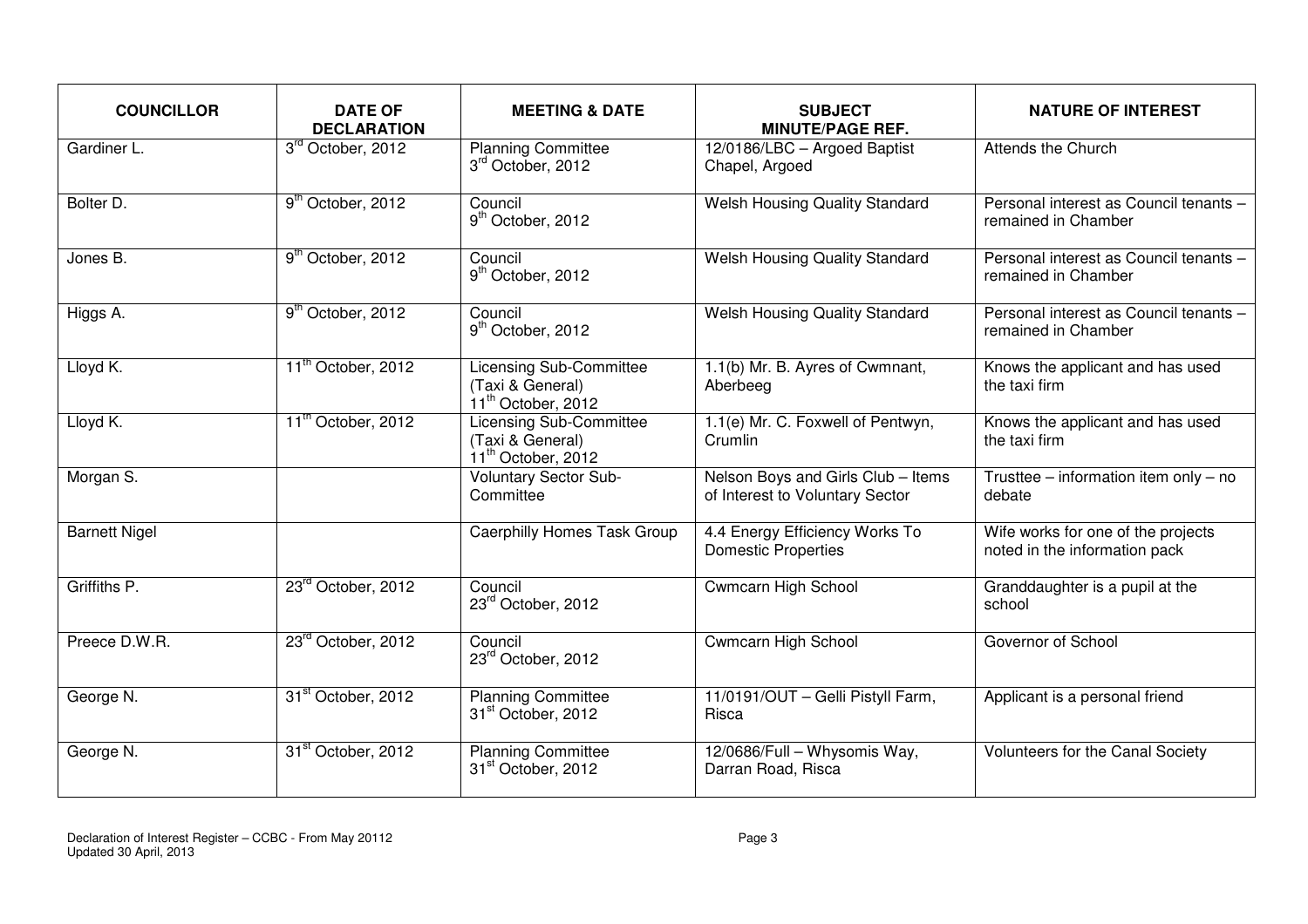| <b>COUNCILLOR</b> | <b>DATE OF</b><br><b>DECLARATION</b> | <b>MEETING &amp; DATE</b>                                     | <b>SUBJECT</b><br><b>MINUTE/PAGE REF.</b>        | <b>NATURE OF INTEREST</b>                                                                          |
|-------------------|--------------------------------------|---------------------------------------------------------------|--------------------------------------------------|----------------------------------------------------------------------------------------------------|
| Aldowrth E.M.     | 20 <sup>th</sup> November, 2012      | <b>Planning Site Visit</b><br>20 <sup>th</sup> November, 2012 | 12/0635/RET                                      | Colleague and friend of main objector<br>to the proposed development                               |
| Gale J.           | 20 <sup>th</sup> November, 2012      | <b>Planning Site Visit</b><br>20 <sup>th</sup> November, 2012 | 12/0635/RET                                      | Colleague and friend of main objector<br>to the proposed development                               |
| Griffiths P.      | 20 <sup>th</sup> November, 2012      | Council<br>20 <sup>th</sup> November, 2012                    | Cwmcarn High School                              | Granddaughter is a pupil at the<br>school                                                          |
| Preece D.W.R.     | 20 <sup>th</sup> November, 2012      | Council<br>20 <sup>th</sup> November, 2012                    | Cwmcarn High School                              | Governor of school                                                                                 |
| Bolter D.         | 20 <sup>th</sup> November, 2012      | Council<br>20 <sup>th</sup> November, 2012                    | Cabinet S/C WHQS minutes                         | Council tenant personal interest,<br>remained                                                      |
| Adams M.          | 20 <sup>th</sup> November, 2012      | Council<br>20 <sup>th</sup> November, 2012                    | Report re: Notice of Motion Public<br>Sector Pay | Employed by public sector personal<br>not prejudicial remained in the<br>Chamber and voted thereon |
| Binding L.        | 20 <sup>th</sup> November, 2012      | Council<br>20 <sup>th</sup> November, 2012                    | Report re: Notice of Motion Public<br>Sector Pay | Employed by public sector personal<br>not prejudicial remained in the<br>Chamber and voted thereon |
| Cuss. C.          | 20 <sup>th</sup> November, 2012      | Council<br>20 <sup>th</sup> November, 2012                    | Report re: Notice of Motion Public<br>Sector Pay | Employed by public sector personal<br>not prejudicial remained in the<br>Chamber and voted thereon |
| David W.          | 20 <sup>th</sup> November, 2012      | Council<br>20 <sup>th</sup> November, 2012                    | Report re: Notice of Motion Public<br>Sector Pay | Employed by public sector personal<br>not prejudicial remained in the<br>Chamber and voted thereon |
| Dawson K.         | 20 <sup>th</sup> November, 2012      | Council<br>20 <sup>th</sup> November, 2012                    | Report re: Notice of Motion Public<br>Sector Pay | Employed by public sector personal<br>not prejudicial remained in the<br>Chamber and voted thereon |
| Forehead E.       | 20 <sup>th</sup> November, 2012      | Council<br>20 <sup>th</sup> November, 2012                    | Report re: Notice of Motion Public<br>Sector Pay | Employed by public sector personal<br>not prejudicial remained in the<br>Chamber and voted thereon |
| Jones G.          | 20 <sup>th</sup> November, 2012      | Council<br>20 <sup>th</sup> November, 2012                    | Report re: Notice of Motion Public<br>Sector Pay | Employed by public sector personal<br>not prejudicial remained in the<br>Chamber and voted thereon |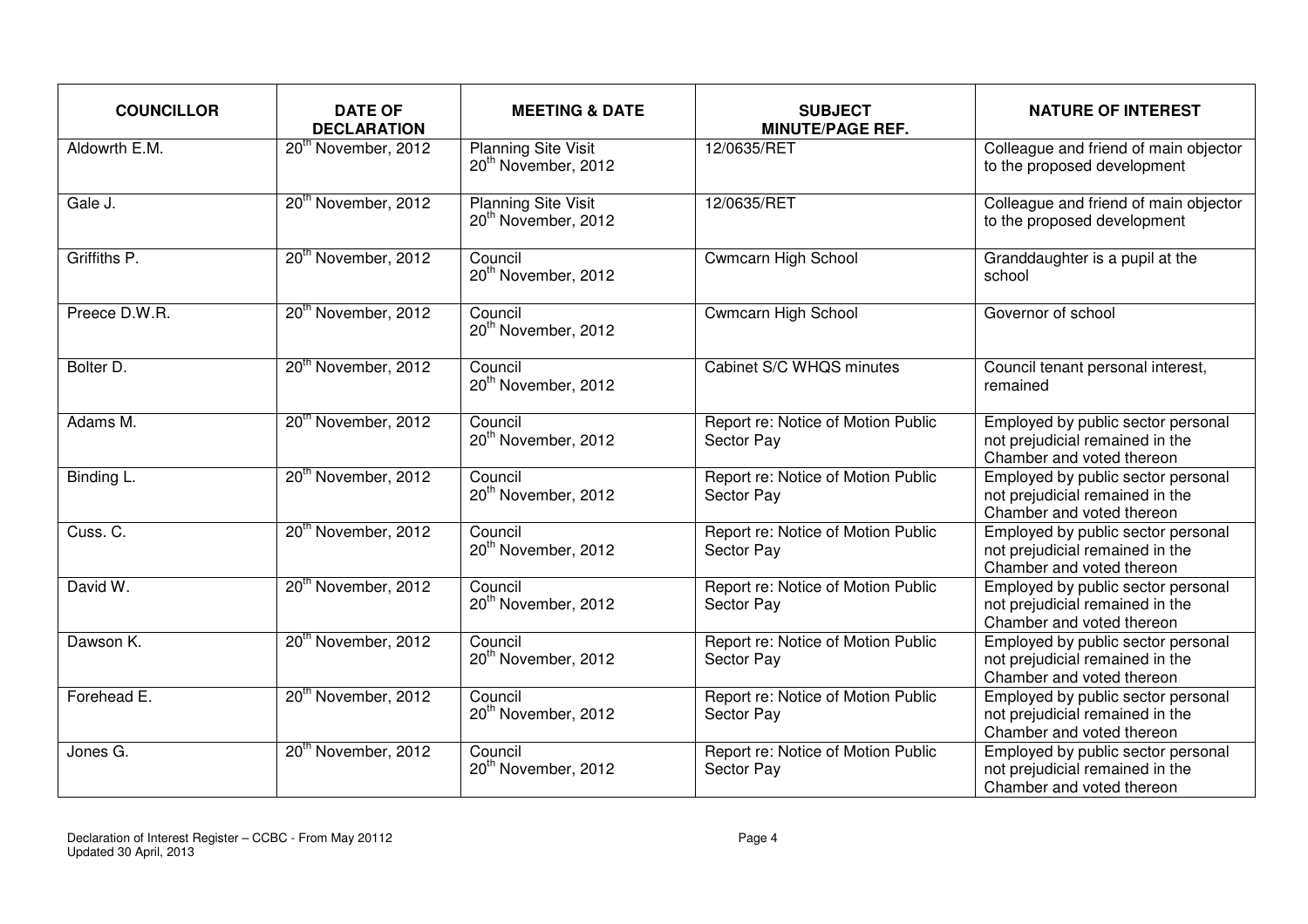| <b>COUNCILLOR</b> | <b>DATE OF</b><br><b>DECLARATION</b> | <b>MEETING &amp; DATE</b>                                                               | <b>SUBJECT</b><br><b>MINUTE/PAGE REF.</b>                                    | <b>NATURE OF INTEREST</b>                                                                          |
|-------------------|--------------------------------------|-----------------------------------------------------------------------------------------|------------------------------------------------------------------------------|----------------------------------------------------------------------------------------------------|
| Kirby G.          | 20 <sup>th</sup> November, 2012      | Council<br>20 <sup>th</sup> November, 2012                                              | Report re: Notice of Motion Public<br>Sector Pay                             | Employed by public sector personal<br>not prejudicial remained in the<br>Chamber and voted thereon |
| Stenner E.        | 20 <sup>th</sup> November, 2012      | Council<br>20 <sup>th</sup> November, 2012                                              | Report re: Notice of Motion Public<br>Sector Pay                             | Employed by public sector personal<br>not prejudicial remained in the<br>Chamber and voted thereon |
| Taylor J.         | 20 <sup>th</sup> November, 2012      | Council<br>20 <sup>th</sup> November, 2012                                              | Report re: Notice of Motion Public<br>Sector Pay                             | Employed by public sector personal<br>not prejudicial remained in the<br>Chamber and voted thereon |
| Bevan J.          | 22 <sup>nd</sup> November, 2012      | <b>Licensing Sub-Committee</b><br>(Taxi and General)<br>22 <sup>nd</sup> November, 2012 | 2 Section 2(2.1)(a)<br>Mr. A. Harris, Aberbargoed                            | Knew the applicant well                                                                            |
| Ackerman L.       | 26 <sup>th</sup> November, 2012      | <b>GTVS Panel</b><br>26 <sup>th</sup> November, 2012                                    | 12/P046<br><b>Islwyn Canal Association</b>                                   | She is a member of the<br>Monmouthshire & Brecon Canal<br>Group                                    |
| Ackerman L.       | 26 <sup>th</sup> November, 2012      | <b>GTVS Panel</b><br>26 <sup>th</sup> November, 2012                                    | 12/G0064<br>John Otter                                                       | Possibility that she knew the applicant                                                            |
| Ackerman L.       | 26 <sup>th</sup> November, 2012      | <b>GTVS Panel</b><br>26 <sup>th</sup> November, 2012                                    | 12/P050<br>Theatre Fynnon                                                    | As she knows people who participate<br>within the group                                            |
| Blackman A.       | 26 <sup>th</sup> November, 2012      | <b>GTVS Panel</b><br>26 <sup>th</sup> November, 2012                                    | 12/P052<br><b>Bargoed District Art Society</b>                               | As she knows people who participate<br>within the group                                            |
| Carter D.G.       | 26 <sup>th</sup> November, 2012      | <b>GTVS Panel</b><br>26 <sup>th</sup> November, 2012                                    | 12/GC056<br>Bargoed Male Voice Choir                                         | As he is a member of the choir                                                                     |
| Havard D.         | 26 <sup>th</sup> November, 2012      | <b>GTVS Panel</b><br>26 <sup>th</sup> November, 2012                                    | 12/P049<br>Cardiff Vale & Valleys & Valleys<br><b>Beekeepers Association</b> | As he knows the applicant                                                                          |
| Lewis A.          | 26 <sup>th</sup> November, 2012      | <b>GTVS Panel</b><br>26 <sup>th</sup> November, 2012                                    | 12/P037<br>Croespenmaen Residents & Tenants<br>Association                   | As he attends their meetings                                                                       |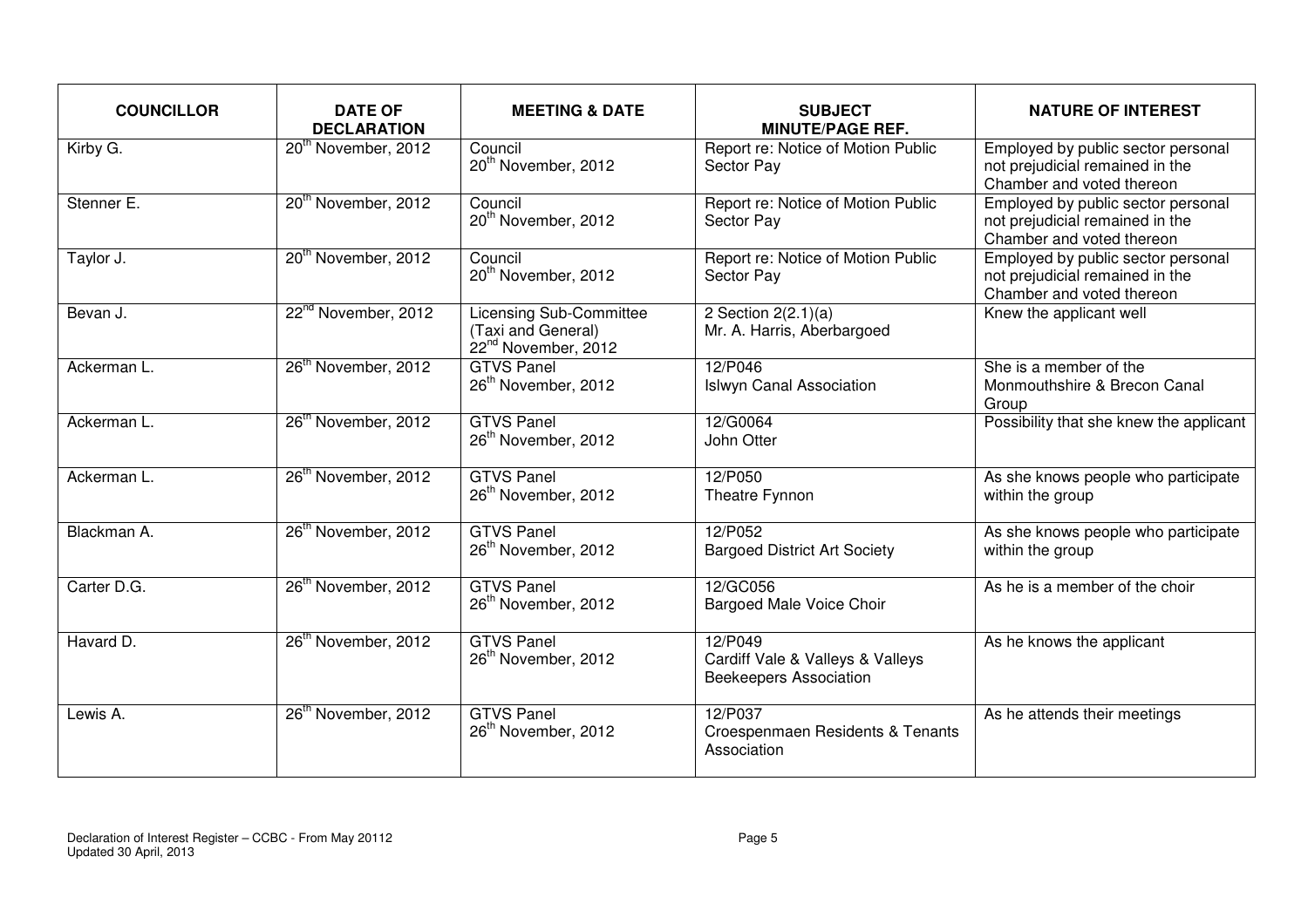| <b>COUNCILLOR</b> | <b>DATE OF</b><br><b>DECLARATION</b> | <b>MEETING &amp; DATE</b>                                    | <b>SUBJECT</b><br><b>MINUTE/PAGE REF.</b>                  | <b>NATURE OF INTEREST</b>                                    |
|-------------------|--------------------------------------|--------------------------------------------------------------|------------------------------------------------------------|--------------------------------------------------------------|
| Lloyd K.          | 26 <sup>th</sup> November, 2012      | <b>GTVS Panel</b><br>26 <sup>th</sup> November, 2012         | 12/P037<br>Croespenamen Residents & Tenants<br>Association | As he attends their meetings                                 |
| Gough R.          | 26 <sup>th</sup> November, 2012      | <b>GTVS Panel</b><br>26 <sup>th</sup> November, 2012         | Appendix 1<br><b>Ystrad Mynach College</b>                 | As a Member of the Board of<br>Governors                     |
| Blackman A.       | 5 <sup>th</sup> December, 2012       | <b>Planning Committee</b><br>5 <sup>th</sup> December, 2012  | 12/0638/Full                                               | Lives near to the application site                           |
| Aldworth E.M.     | 5 <sup>th</sup> December, 2012       | <b>Planning Committee</b><br>5 <sup>th</sup> December, 2012  | 12/0635/RCT                                                | Friend and colleague to objector                             |
| Gale J.           | 5 <sup>th</sup> December, 2012       | <b>Planning Committee</b><br>5 <sup>th</sup> December, 2012  | 12/0635/RCT                                                | Friend and colleague of main objector                        |
| Bolter D.         | 5 <sup>th</sup> December, 2012       | <b>Planning Committee</b><br>5 <sup>th</sup> December, 2012  | 12/0582/RCT                                                | Friend of objector                                           |
| Blackman A.       | 16 <sup>th</sup> January, 2013       | <b>Planning Committee</b><br>$16th$ January, 2013            | 12/0638/FULL                                               | Lives next to the application site.                          |
| Hardacre D.J.     | 5 <sup>th</sup> February, 2013       | Cabinet<br>5 <sup>th</sup> February, 2013                    | 2(4) Standards of Pupil Attainment<br>KS4                  | Council ref on EAS Board                                     |
| Aldworth E.       | 12 <sup>th</sup> February, 2013      | <b>HSCWB</b><br>12 <sup>th</sup> February, 2013              | 5(3)                                                       | Relative receives care                                       |
| Davies H.R.       | 13 <sup>th</sup> February, 2013      | <b>Planning Committee</b><br>13 <sup>th</sup> February, 2013 | 12/0441/FULL<br>Chapel, De Winton Terrace,<br>Llanbradach  | Applicant is known to him                                    |
| George N.         | 13 <sup>th</sup> February, 2013      | <b>Planning Committee</b><br>13 <sup>th</sup> February, 2013 | 12/0653/FULL<br>Land at Moriah Hill, Risca                 | Father-In-Law lives in close proximity<br>to the development |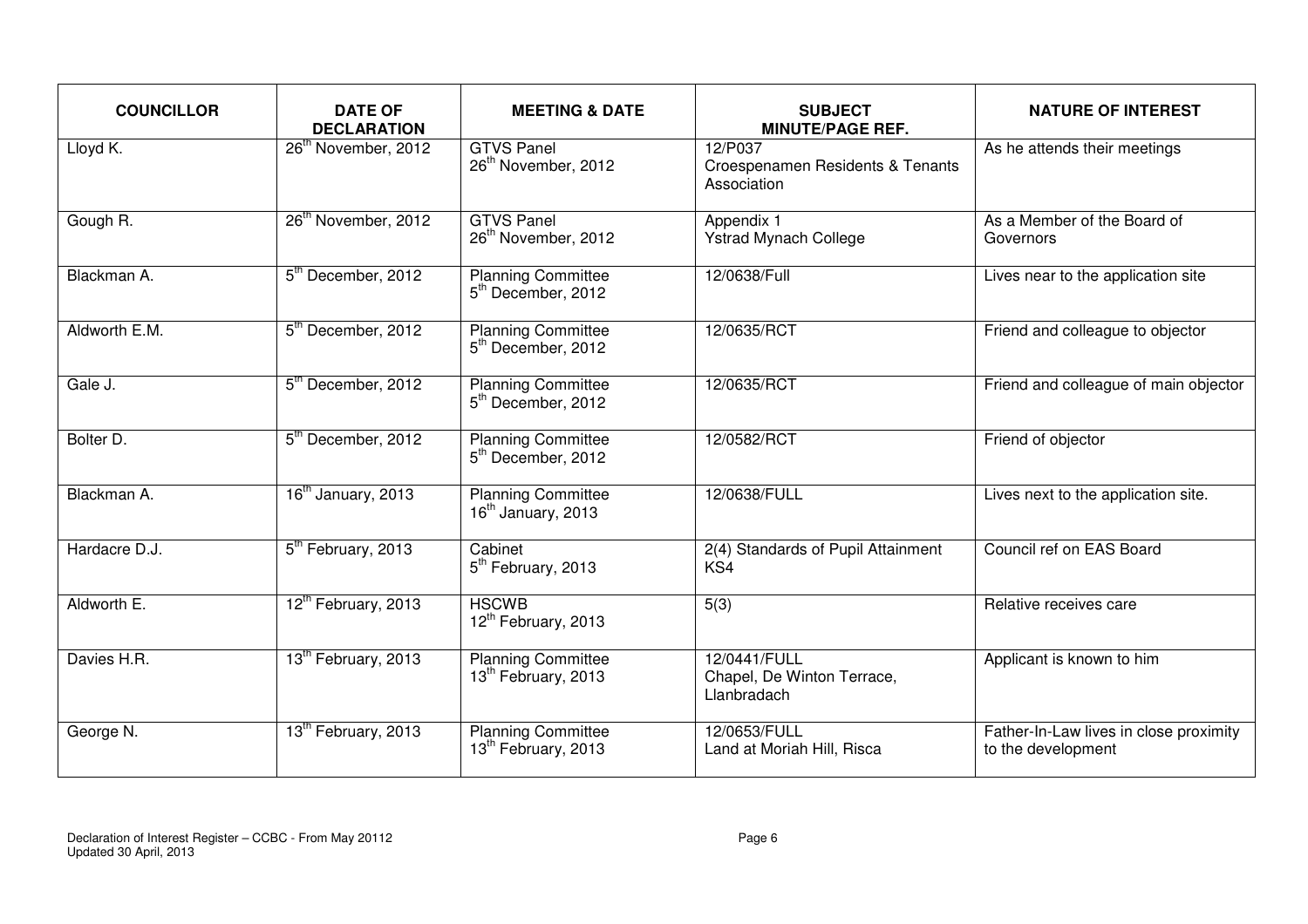| <b>COUNCILLOR</b> | <b>DATE OF</b><br><b>DECLARATION</b> | <b>MEETING &amp; DATE</b>                                                | <b>SUBJECT</b><br><b>MINUTE/PAGE REF.</b>                                | <b>NATURE OF INTEREST</b>                                                                  |
|-------------------|--------------------------------------|--------------------------------------------------------------------------|--------------------------------------------------------------------------|--------------------------------------------------------------------------------------------|
| Davies H.         | 13 <sup>th</sup> February, 2013      | <b>Planning Site Visit</b><br>6703/13 - 12/0441/FULL                     | 12/0441/FULL<br>Chapel, De Winton Terrace,<br>Llanbradach                | Applicant is known to him                                                                  |
| Reynolds K.V.     | 19h February, 2013                   | Cabinet<br>19 <sup>th</sup> February, 2013                               | 4(4)                                                                     | His son is the manager at Caerphilly<br>Leisure Centre                                     |
| Andrews H.A.      | 19 <sup>th</sup> February, 2013      | Cabinet<br>19 <sup>th</sup> February, 2013                               | 4(4)                                                                     | Relative is affected by the proposals                                                      |
| Jones G.          | 5 <sup>th</sup> March, 2013          | Cabinet<br>$5th$ March, 2013                                             | Compact 5(2)                                                             | <b>Employed by GAVO</b>                                                                    |
| Forehead C.       | 5 <sup>th</sup> March, 2013          | Cabinet<br>$5th$ March, 2013                                             | Compact 5(2)                                                             | <b>Community Councillor</b>                                                                |
| Hardacre D.T.     | 5 <sup>th</sup> March, 2013          | Cabinet<br>$5th$ March, 2013                                             | Compact 3(2)                                                             | <b>Community Councillor</b>                                                                |
| Woodyatt R.       | 5 <sup>th</sup> March, 2013          | Cabinet<br>$5th$ March, 2013                                             | Compact 3(2)                                                             | <b>Community Councillor</b>                                                                |
| Fussell J.E.      | 5 <sup>th</sup> March, 2013          | <b>Policy &amp; Resources Scrutiny</b><br>Committee<br>$5th$ March, 2013 | 6(3) Senior Officer Remuneration<br><b>Financial Implications</b>        | As he has been involved in the<br>decision making process that was<br>subject to scrutiny. |
| Fussell J.E.      | 5 <sup>th</sup> March, 2013          | <b>Policy &amp; Resources Scrutiny</b><br>Committee<br>$5th$ March, 2013 | 8(1) Discretionary Rate Relief<br>Applications                           | Non-Executive Director of Greencap                                                         |
| Cuss C.           | 19 <sup>th</sup> March, 2013         | Grants to the Voluntary Sector<br>Panel<br>19 <sup>th</sup> March, 2013  | 12/GC090 - St. John's Pontllanfraith<br><b>Division</b>                  | As he is the Council's representative<br>at St. John's Cymru, Wales Board<br>meetings.     |
| Gough R.W.        | 19 <sup>th</sup> March, 2013         | <b>GVTS Panel</b><br>19 <sup>th</sup> March, 2013                        | 12/P056 - Llanbradach Photo Editing<br>Club                              | His wife is a member of the Club                                                           |
| Hardacre D.T.     | 21 <sup>st</sup> March, 2013         | Special Council<br>$21st$ March, 2013                                    | 2(2) Statutory Officers and Other<br>Chief Officers Disciplinary process | As family member worked for the LA<br>as a Head of Service                                 |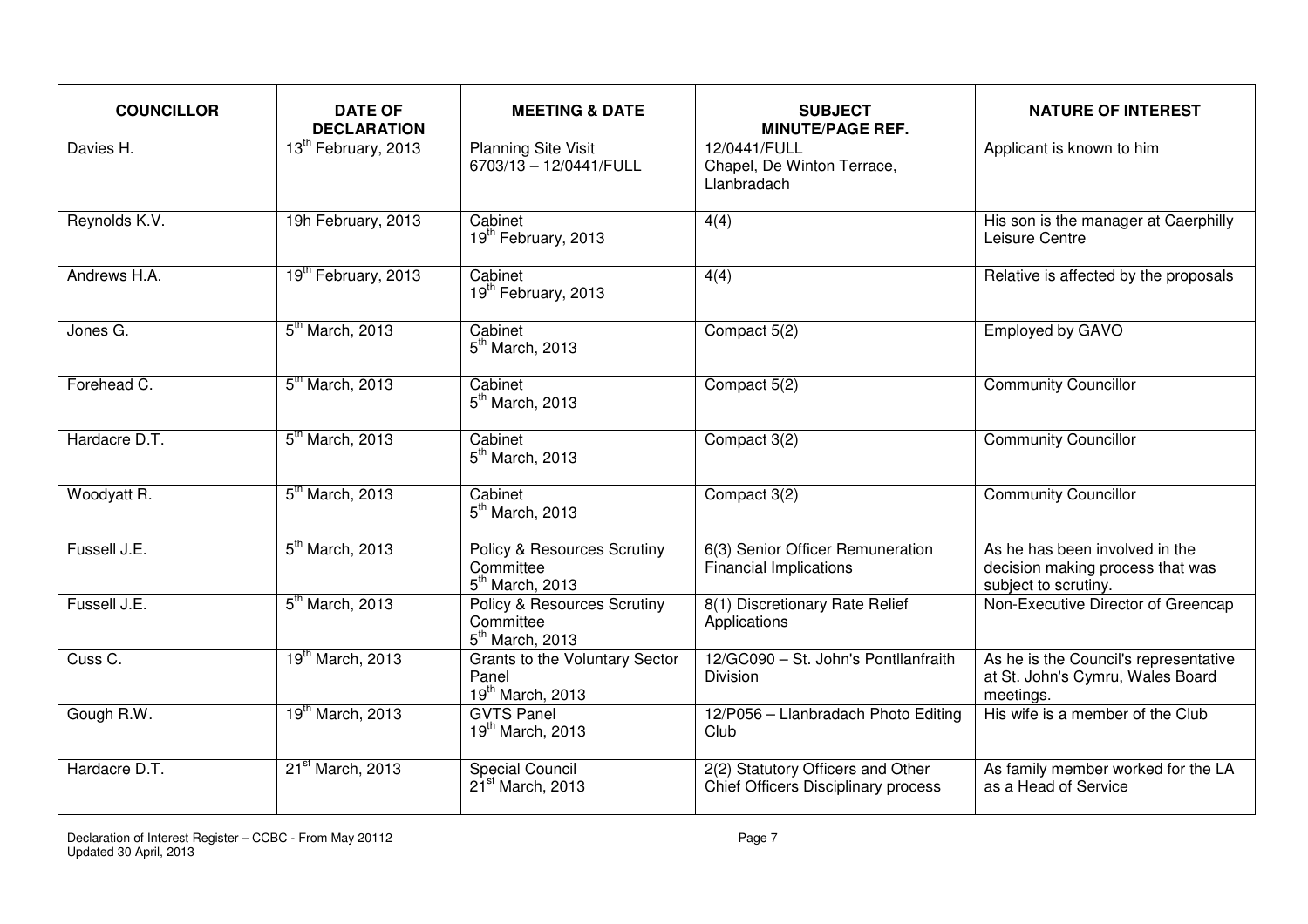| <b>COUNCILLOR</b> | <b>DATE OF</b><br><b>DECLARATION</b>                                                                                    | <b>MEETING &amp; DATE</b>                                                                                                                                         | <b>SUBJECT</b><br><b>MINUTE/PAGE REF.</b>                    | <b>NATURE OF INTEREST</b>                                                  |
|-------------------|-------------------------------------------------------------------------------------------------------------------------|-------------------------------------------------------------------------------------------------------------------------------------------------------------------|--------------------------------------------------------------|----------------------------------------------------------------------------|
| Ackerman L.       | 26 <sup>th</sup> March, 2013                                                                                            | Health Social Care & Wellbeing<br>Committee                                                                                                                       | 6(2) Day Care Services (left the<br>meeting)                 | Her mother attends one of the day<br>centres                               |
| Gordon C.         | 26 <sup>th</sup> March, 2013                                                                                            | Health Social Care & Wellbeing<br>Committee                                                                                                                       | 6(2) Day Care Services (did not vote)                        | His mother receives care in the<br>County Borough                          |
| Lloyd K.          | Meeting date 26 <sup>th</sup><br>November, 2012.<br>GTVS Panel.<br>Declaration date is 27 <sup>th</sup><br>March, 2013. | GTVS Panel.<br>Meeting held on 26 <sup>th</sup><br>November, 2012.<br>Declaration date 27 <sup>th</sup> March,<br>2013. Declaration made<br>before decision made. | 12/P048 - Friends of Blackwood<br><b>Communication Group</b> | As he knows a member of the group.                                         |
| Hardacre D.T.     | 9 <sup>th</sup> April, 2013                                                                                             | Cabinet<br>$9th$ April, 2013                                                                                                                                      | $3(3)$ and $3(4)$<br>(Left the meeting)                      | His wife receives day care                                                 |
| Forehead C.       | 9 <sup>th</sup> April, 2013                                                                                             | Cabinet<br>$9th$ April, 2013                                                                                                                                      | $3(2)$ and $3(3)$                                            | Her daughter is employed by Blaenau<br><b>Gwent County Borough Council</b> |
| Bolter D.         | $9th$ April, 2013                                                                                                       | Planning<br>10 <sup>th</sup> April, 2013                                                                                                                          | 12/0551/Full - 13/005/RM                                     | Worked with applicant. Friends live<br>opposite site.                      |
| Gough R.          | 10 <sup>th</sup> April, 2013                                                                                            | Planning<br>10 <sup>th</sup> April, 2013                                                                                                                          | 12/0844/COU                                                  | Related to the applicant                                                   |
| Andrews H.A.      | 16 <sup>th</sup> April, 2013                                                                                            | Cabinet<br>16 <sup>th</sup> April, 2013                                                                                                                           | Management Restructuring in the<br>Sport and Leisure Service | Having family working within the area<br>referred to                       |
| Reynolds K.V.     | 16 <sup>th</sup> April, 2013                                                                                            | Cabinet<br>16 <sup>th</sup> April, 2013                                                                                                                           | Management Restructuring in the<br>Sport and Leisure Service | Having family working within the area<br>referred to                       |
| Bolter D.         | 17 <sup>th</sup> April, 2013                                                                                            | <b>Special Council</b><br>17 <sup>th</sup> April, 2013                                                                                                            | <b>Cwmcarn High School</b>                                   | Son works for Santia Limited                                               |
| Griffiths P.      | 17 <sup>th</sup> April, 2013                                                                                            | <b>Special Council</b><br>17 <sup>th</sup> April, 2013                                                                                                            | <b>Cwmcarn High School</b>                                   | Granddaughter is a pupil                                                   |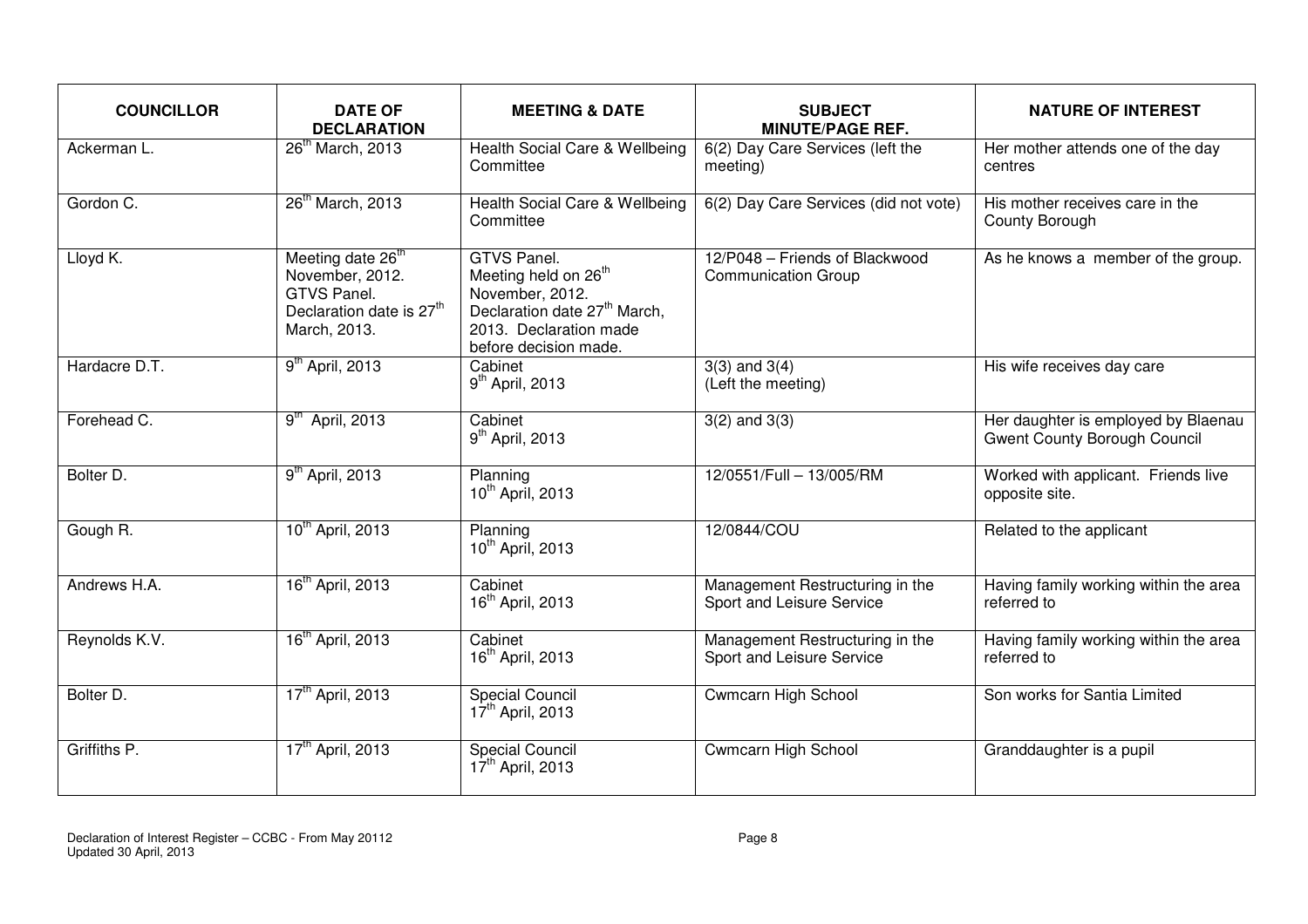| <b>COUNCILLOR</b> | <b>DATE OF</b><br><b>DECLARATION</b> | <b>MEETING &amp; DATE</b>                              | <b>SUBJECT</b><br><b>MINUTE/PAGE REF.</b>                                                                | <b>NATURE OF INTEREST</b>                                   |
|-------------------|--------------------------------------|--------------------------------------------------------|----------------------------------------------------------------------------------------------------------|-------------------------------------------------------------|
| Preece D.         | 17 <sup>th</sup> April, 2013         | <b>Special Council</b><br>17 <sup>th</sup> April, 2013 | Cwmcarn High School                                                                                      | School Governor                                             |
| Hardacre D.T.     | 23 <sup>rd</sup> April, 2013         | Council<br>23rd April, 2013                            | Item 6(1) - Wales Audit Office Report                                                                    | Has a family member working for the<br>Authority            |
| Jones G.          | 23 <sup>rd</sup> April, 2013         | Council<br>23rd April, 2013                            | Item 7(1) - Caerphilly Delivers - The<br><b>Caerphilly Local Service Board Single</b><br>Integrated Plan | Personal Interest in this item (service<br>sector interest) |
| Angel A.          | 23rd April, 2013                     | Council<br>23rd April, 2013                            | Armed Forces Community Covenant -<br>Item $7(2)$                                                         | Has a family member associated with<br>the armed forces     |
| Durham C.         | 23rd April, 2013                     | Council<br>23rd April, 2013                            | Armed Forces Community Covenant -<br>Item $7(2)$                                                         | Has a family member associated with<br>the armed forces     |
| Ellis D.          | 23 <sup>rd</sup> April, 2013         | Council<br>23rd April, 2013                            | Armed Forces Community Covenant -<br>Item $7(2)$                                                         | Has a family member associated with<br>the armed forces     |
| Hardacre D.       | 23rd April, 2013                     | Council<br>23rd April, 2013                            | Armed Forces Community Covenant -<br>Item $7(2)$                                                         | Has a family member associated with<br>the armed forces     |
| Havard D.         | 23 <sup>rd</sup> April, 2013         | Council<br>23rd April, 2013                            | Armed Forces Community Covenant -<br>Item $7(2)$                                                         | Has a family member associated with<br>the armed forces     |
| Higgs A.          | 23rd April, 2013                     | Council<br>23rd April, 2013                            | Armed Forces Community Covenant -<br>Item $7(2)$                                                         | Has a family member associated with<br>the armed forces     |
| Gale J.           | 23 <sup>rd</sup> April, 2013         | Council<br>23rd April, 2013                            | Armed Forces Community Covenant -<br>Item $7(2)$                                                         | Has a family member associated with<br>the armed forces     |
| Passmore R.       | 23rd April, 2013                     | Council<br>23rd April, 2013                            | Armed Forces Community Covenant -<br>Item $7(2)$                                                         | Has a family member associated with<br>the armed forces     |
| Taylor J.         | 23 <sup>rd</sup> April, 2013         | Council<br>23rd April, 2013                            | Armed Forces Community Covenant -<br>Item $7(2)$                                                         | Has a family member associated with<br>the armed forces     |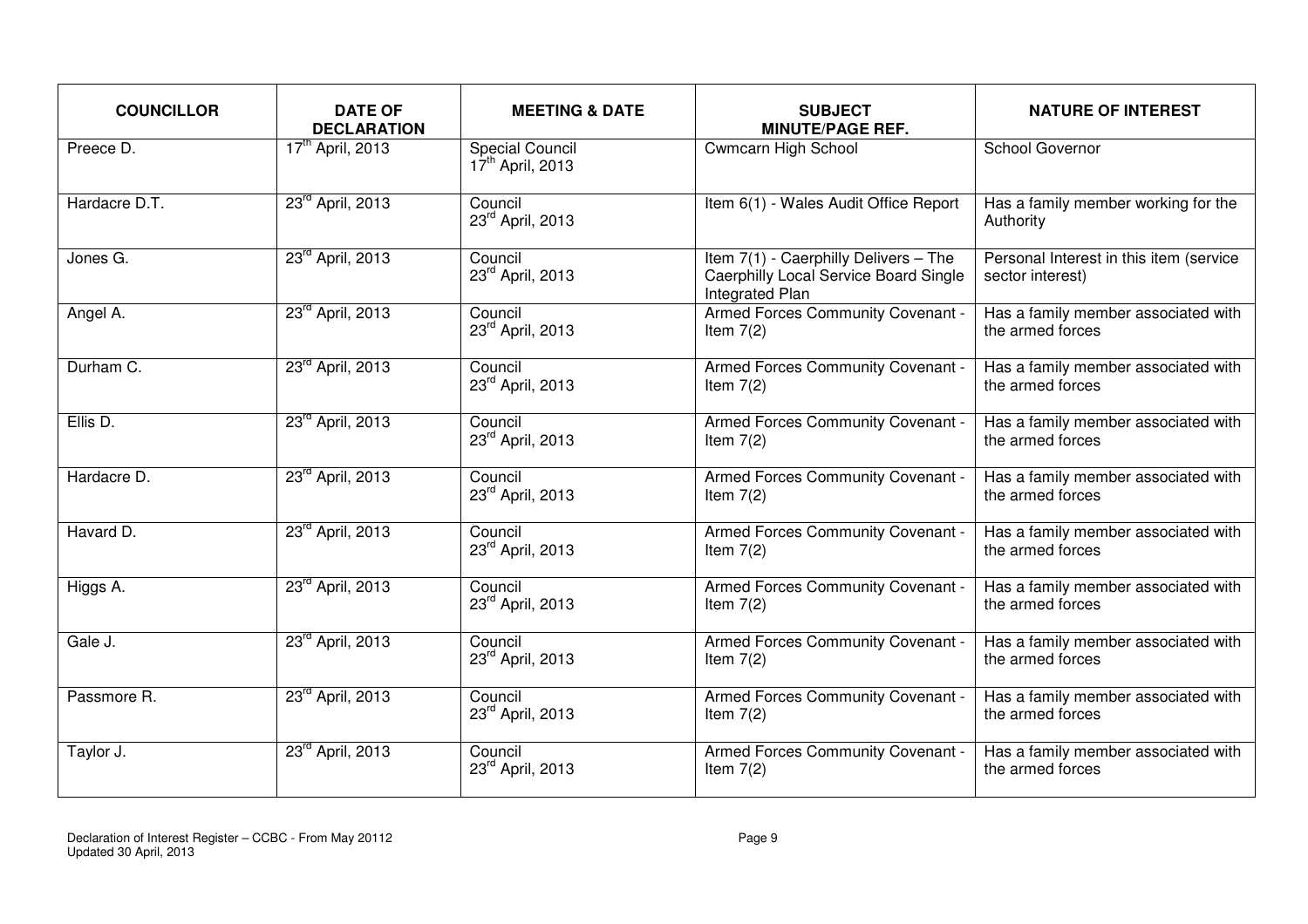| <b>COUNCILLOR</b> | <b>DATE OF</b><br><b>DECLARATION</b> | <b>MEETING &amp; DATE</b>   | <b>SUBJECT</b><br><b>MINUTE/PAGE REF.</b>                                | <b>NATURE OF INTEREST</b>                                                                                                                                                                                                                                                                                                                           |
|-------------------|--------------------------------------|-----------------------------|--------------------------------------------------------------------------|-----------------------------------------------------------------------------------------------------------------------------------------------------------------------------------------------------------------------------------------------------------------------------------------------------------------------------------------------------|
| Woodyatt R.       | 23 <sup>rd</sup> April, 2013         | Council<br>23rd April, 2013 | Armed Forces Community Covenant -<br>Item $7(2)$                         | Has a family member associated with<br>the armed forces                                                                                                                                                                                                                                                                                             |
| Ackerman L.       | 23 <sup>rd</sup> April, 2013         | Council<br>23rd April, 2013 | Independent Remuneration Panel for<br>Wales Report $2013/14 -$ item 7(4) | It was noted that all Members present<br>were required to declare an interest in<br>item $7(4)$ – they were advised by the<br>Monitoring Officer that whilst they<br>may have a personal interest it would<br>not be prejudicial and as such the<br>Code of Conduct did not prevent<br>them from taking part in the<br>discussion or voting thereon |
| Adams M.          | 23 <sup>rd</sup> April, 2013         | Council<br>23rd April, 2013 | Independent Remuneration Panel for<br>Wales Report 2013/14 - item $7(4)$ | It was noted that all Members present<br>were required to declare an interest in<br>item $7(4)$ – they were advised by the<br>Monitoring Officer that whilst they<br>may have a personal interest it would<br>not be prejudicial and as such the<br>Code of Conduct did not prevent<br>them from taking part in the<br>discussion or voting thereon |
| Andrews H.A.      | 23 <sup>rd</sup> April, 2013         | Council<br>23rd April, 2013 | Independent Remuneration Panel for<br>Wales Report $2013/14 -$ item 7(4) | It was noted that all Members present<br>were required to declare an interest in<br>item $7(4)$ – they were advised by the<br>Monitoring Officer that whilst they<br>may have a personal interest it would<br>not be prejudicial and as such the<br>Code of Conduct did not prevent<br>them from taking part in the<br>discussion or voting thereon |
| Angel A.P.        | 23 <sup>rd</sup> April, 2013         | Council<br>23rd April, 2013 | Independent Remuneration Panel for<br>Wales Report $2013/14 -$ item 7(4) | It was noted that all Members present<br>were required to declare an interest in<br>item $7(4)$ – they were advised by the<br>Monitoring Officer that whilst they<br>may have a personal interest it would<br>not be prejudicial and as such the<br>Code of Conduct did not prevent<br>them from taking part in the                                 |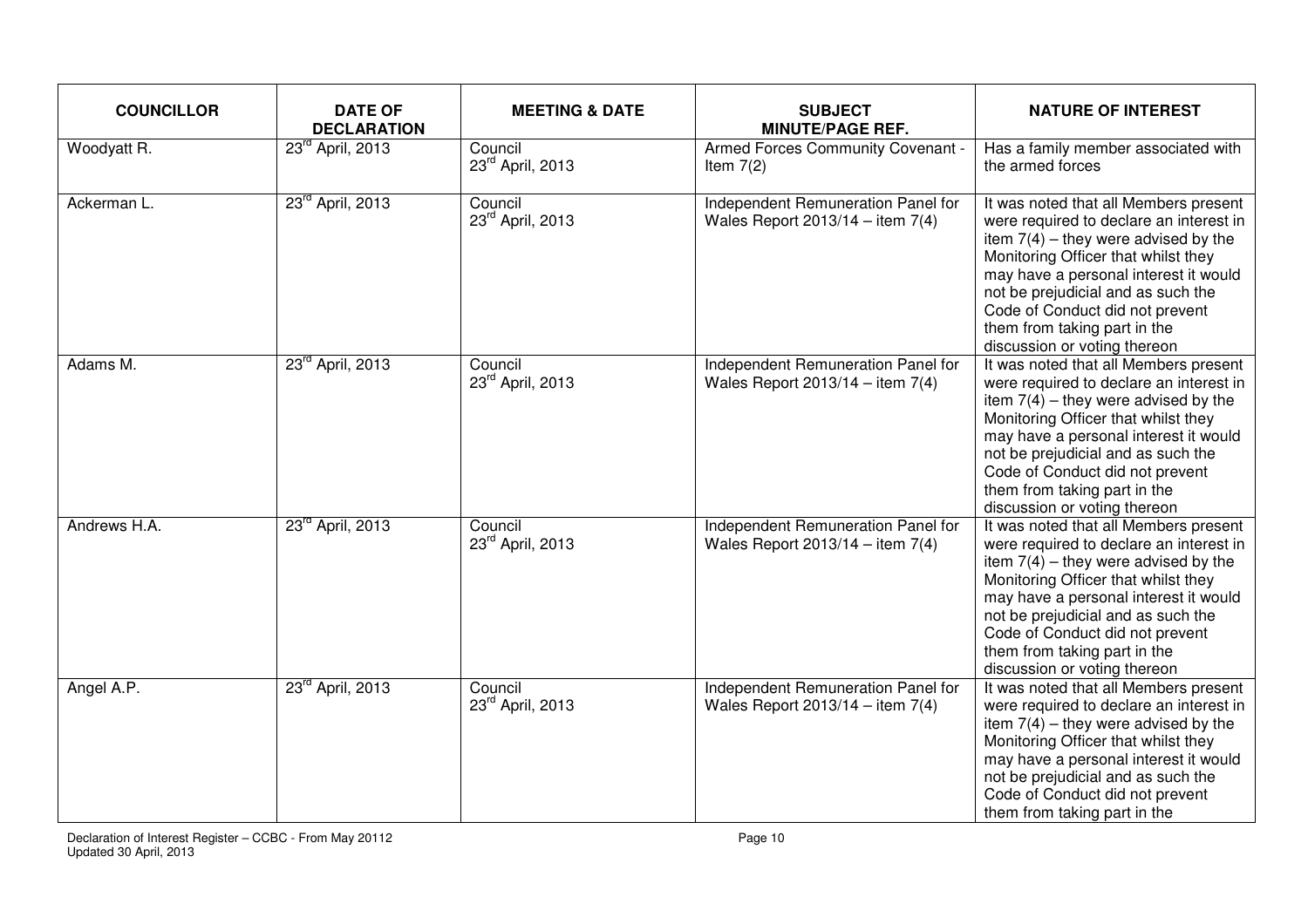| <b>COUNCILLOR</b> | <b>DATE OF</b><br><b>DECLARATION</b> | <b>MEETING &amp; DATE</b>   | <b>SUBJECT</b><br><b>MINUTE/PAGE REF.</b>                                  | <b>NATURE OF INTEREST</b>                                                                                                                                                                                                                                                                                                                           |
|-------------------|--------------------------------------|-----------------------------|----------------------------------------------------------------------------|-----------------------------------------------------------------------------------------------------------------------------------------------------------------------------------------------------------------------------------------------------------------------------------------------------------------------------------------------------|
|                   |                                      |                             |                                                                            | discussion or voting thereon                                                                                                                                                                                                                                                                                                                        |
| Baker K.R.        | 23 <sup>rd</sup> April, 2013         | Council<br>23rd April, 2013 | Independent Remuneration Panel for<br>Wales Report $2013/14 -$ item $7(4)$ | It was noted that all Members present<br>were required to declare an interest in<br>item $7(4)$ – they were advised by the<br>Monitoring Officer that whilst they<br>may have a personal interest it would<br>not be prejudicial and as such the<br>Code of Conduct did not prevent<br>them from taking part in the<br>discussion or voting thereon |
| Bevan G.          | 23 <sup>rd</sup> April, 2013         | Council<br>23rd April, 2013 | Independent Remuneration Panel for<br>Wales Report 2013/14 - item $7(4)$   | It was noted that all Members present<br>were required to declare an interest in<br>item $7(4)$ – they were advised by the<br>Monitoring Officer that whilst they<br>may have a personal interest it would<br>not be prejudicial and as such the<br>Code of Conduct did not prevent<br>them from taking part in the<br>discussion or voting thereon |
| Bevan J.          | 23 <sup>rd</sup> April, 2013         | Council<br>23rd April, 2013 | Independent Remuneration Panel for<br>Wales Report $2013/14 -$ item 7(4)   | It was noted that all Members present<br>were required to declare an interest in<br>item $7(4)$ – they were advised by the<br>Monitoring Officer that whilst they<br>may have a personal interest it would<br>not be prejudicial and as such the<br>Code of Conduct did not prevent<br>them from taking part in the<br>discussion or voting thereon |
| Bevan P.J.        | 23 <sup>rd</sup> April, 2013         | Council<br>23rd April, 2013 | Independent Remuneration Panel for<br>Wales Report $2013/14 -$ item 7(4)   | It was noted that all Members present<br>were required to declare an interest in<br>item $7(4)$ – they were advised by the<br>Monitoring Officer that whilst they<br>may have a personal interest it would<br>not be prejudicial and as such the<br>Code of Conduct did not prevent<br>them from taking part in the                                 |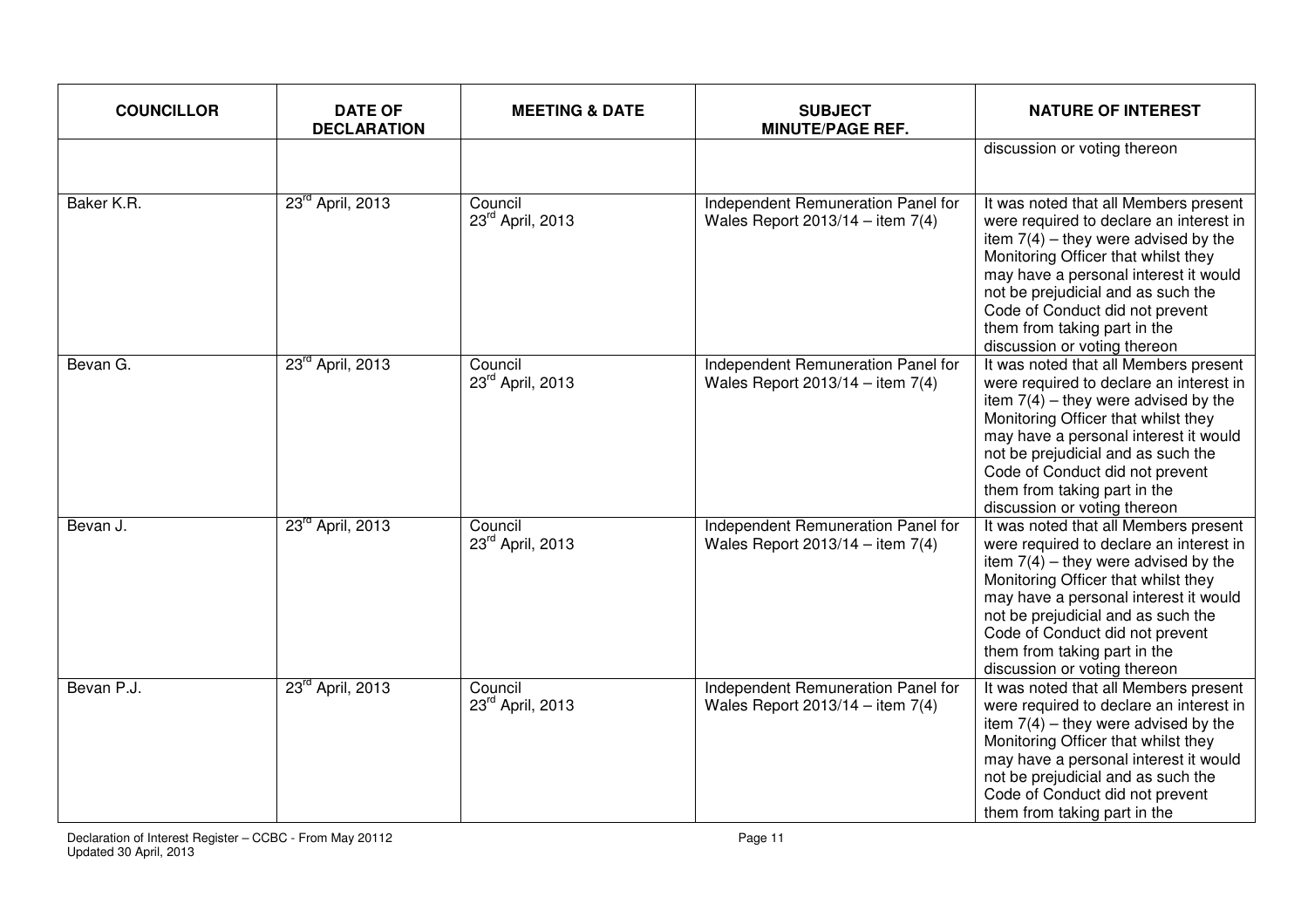| <b>COUNCILLOR</b> | <b>DATE OF</b><br><b>DECLARATION</b> | <b>MEETING &amp; DATE</b>   | <b>SUBJECT</b><br><b>MINUTE/PAGE REF.</b>                                  | <b>NATURE OF INTEREST</b>                                                                                                                                                                                                                                                                                                                           |
|-------------------|--------------------------------------|-----------------------------|----------------------------------------------------------------------------|-----------------------------------------------------------------------------------------------------------------------------------------------------------------------------------------------------------------------------------------------------------------------------------------------------------------------------------------------------|
|                   |                                      |                             |                                                                            | discussion or voting thereon                                                                                                                                                                                                                                                                                                                        |
| Blackman A.       | 23 <sup>rd</sup> April, 2013         | Council<br>23rd April, 2013 | Independent Remuneration Panel for<br>Wales Report $2013/14 -$ item $7(4)$ | It was noted that all Members present<br>were required to declare an interest in<br>item $7(4)$ – they were advised by the<br>Monitoring Officer that whilst they<br>may have a personal interest it would<br>not be prejudicial and as such the<br>Code of Conduct did not prevent<br>them from taking part in the<br>discussion or voting thereon |
| Carter D.         | 23rd April, 2013                     | Council<br>23rd April, 2013 | Independent Remuneration Panel for<br>Wales Report 2013/14 - item $7(4)$   | It was noted that all Members present<br>were required to declare an interest in<br>item $7(4)$ – they were advised by the<br>Monitoring Officer that whilst they<br>may have a personal interest it would<br>not be prejudicial and as such the<br>Code of Conduct did not prevent<br>them from taking part in the<br>discussion or voting thereon |
| Collins A.        | 23 <sup>rd</sup> April, 2013         | Council<br>23rd April, 2013 | Independent Remuneration Panel for<br>Wales Report $2013/14 -$ item $7(4)$ | It was noted that all Members present<br>were required to declare an interest in<br>item $7(4)$ – they were advised by the<br>Monitoring Officer that whilst they<br>may have a personal interest it would<br>not be prejudicial and as such the<br>Code of Conduct did not prevent<br>them from taking part in the<br>discussion or voting thereon |
| Cook P.           | 23 <sup>rd</sup> April, 2013         | Council<br>23rd April, 2013 | Independent Remuneration Panel for<br>Wales Report $2013/14 -$ item 7(4)   | It was noted that all Members present<br>were required to declare an interest in<br>item $7(4)$ – they were advised by the<br>Monitoring Officer that whilst they<br>may have a personal interest it would<br>not be prejudicial and as such the<br>Code of Conduct did not prevent<br>them from taking part in the                                 |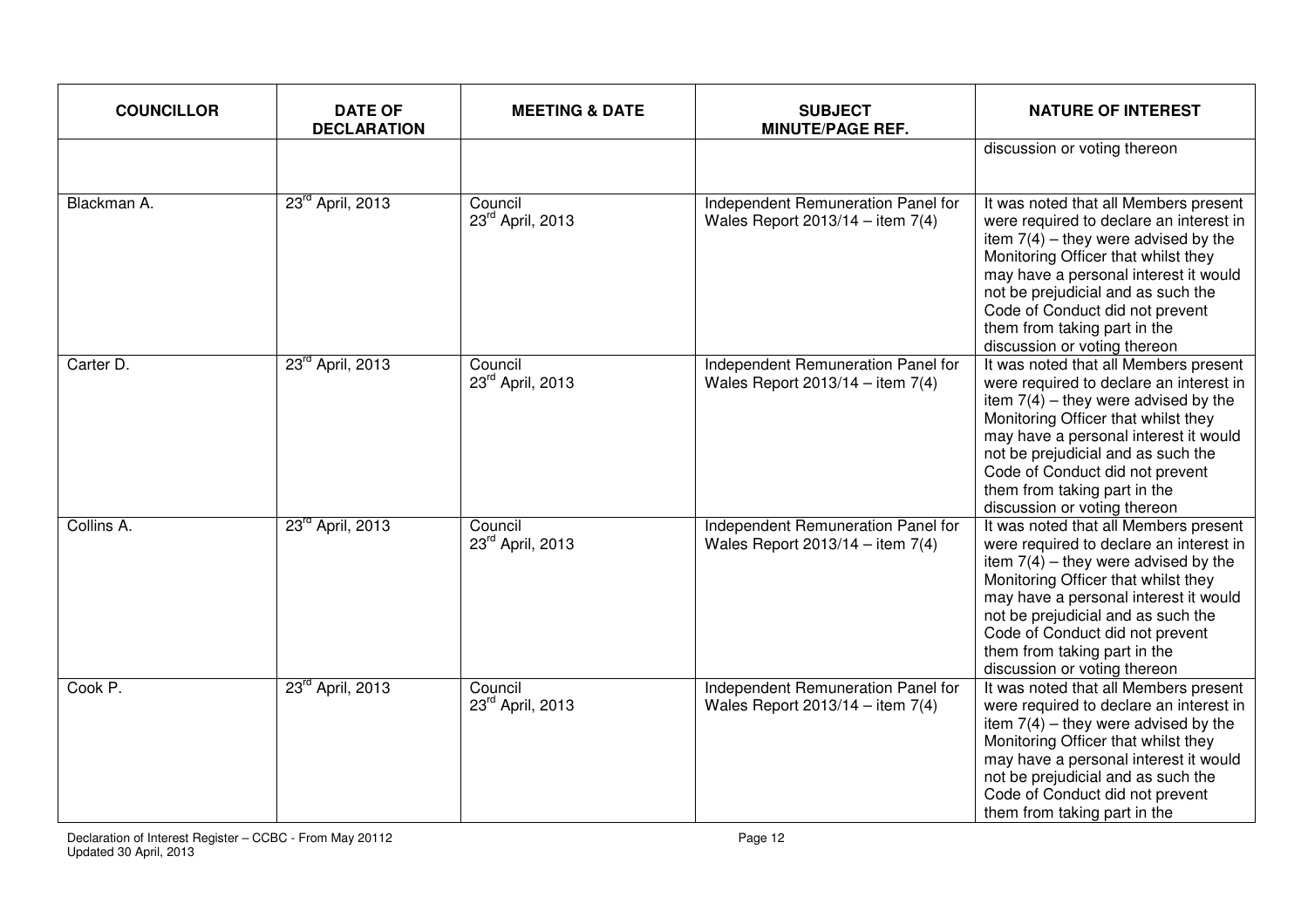| <b>COUNCILLOR</b> | <b>DATE OF</b><br><b>DECLARATION</b> | <b>MEETING &amp; DATE</b>               | <b>SUBJECT</b><br><b>MINUTE/PAGE REF.</b>                                | <b>NATURE OF INTEREST</b>                                                                                                                                                                                                                                                                                                                           |
|-------------------|--------------------------------------|-----------------------------------------|--------------------------------------------------------------------------|-----------------------------------------------------------------------------------------------------------------------------------------------------------------------------------------------------------------------------------------------------------------------------------------------------------------------------------------------------|
|                   |                                      |                                         |                                                                          | discussion or voting thereon                                                                                                                                                                                                                                                                                                                        |
| Cuss C.J.         | 23 <sup>rd</sup> April, 2013         | Council<br>23rd April, 2013             | Independent Remuneration Panel for<br>Wales Report $2013/14 -$ item 7(4) | It was noted that all Members present<br>were required to declare an interest in<br>item $7(4)$ – they were advised by the<br>Monitoring Officer that whilst they<br>may have a personal interest it would<br>not be prejudicial and as such the<br>Code of Conduct did not prevent<br>them from taking part in the<br>discussion or voting thereon |
| David H.W.        | 23 <sup>rd</sup> April, 2013         | Council<br>23rd April, 2013             | Independent Remuneration Panel for<br>Wales Report 2013/14 - item $7(4)$ | It was noted that all Members present<br>were required to declare an interest in<br>item $7(4)$ – they were advised by the<br>Monitoring Officer that whilst they<br>may have a personal interest it would<br>not be prejudicial and as such the<br>Code of Conduct did not prevent<br>them from taking part in the<br>discussion or voting thereon |
| David W.          | 23 <sup>rd</sup> April, 2013         | Council<br>23 <sup>rd</sup> April, 2013 | Independent Remuneration Panel for<br>Wales Report $2013/14 -$ item 7(4) | It was noted that all Members present<br>were required to declare an interest in<br>item $7(4)$ – they were advised by the<br>Monitoring Officer that whilst they<br>may have a personal interest it would<br>not be prejudicial and as such the<br>Code of Conduct did not prevent<br>them from taking part in the<br>discussion or voting thereon |
| Davies H.R.       | 23rd April, 2013                     | Council<br>23rd April, 2013             | Independent Remuneration Panel for<br>Wales Report $2013/14 -$ item 7(4) | It was noted that all Members present<br>were required to declare an interest in<br>item $7(4)$ – they were advised by the<br>Monitoring Officer that whilst they<br>may have a personal interest it would<br>not be prejudicial and as such the<br>Code of Conduct did not prevent<br>them from taking part in the                                 |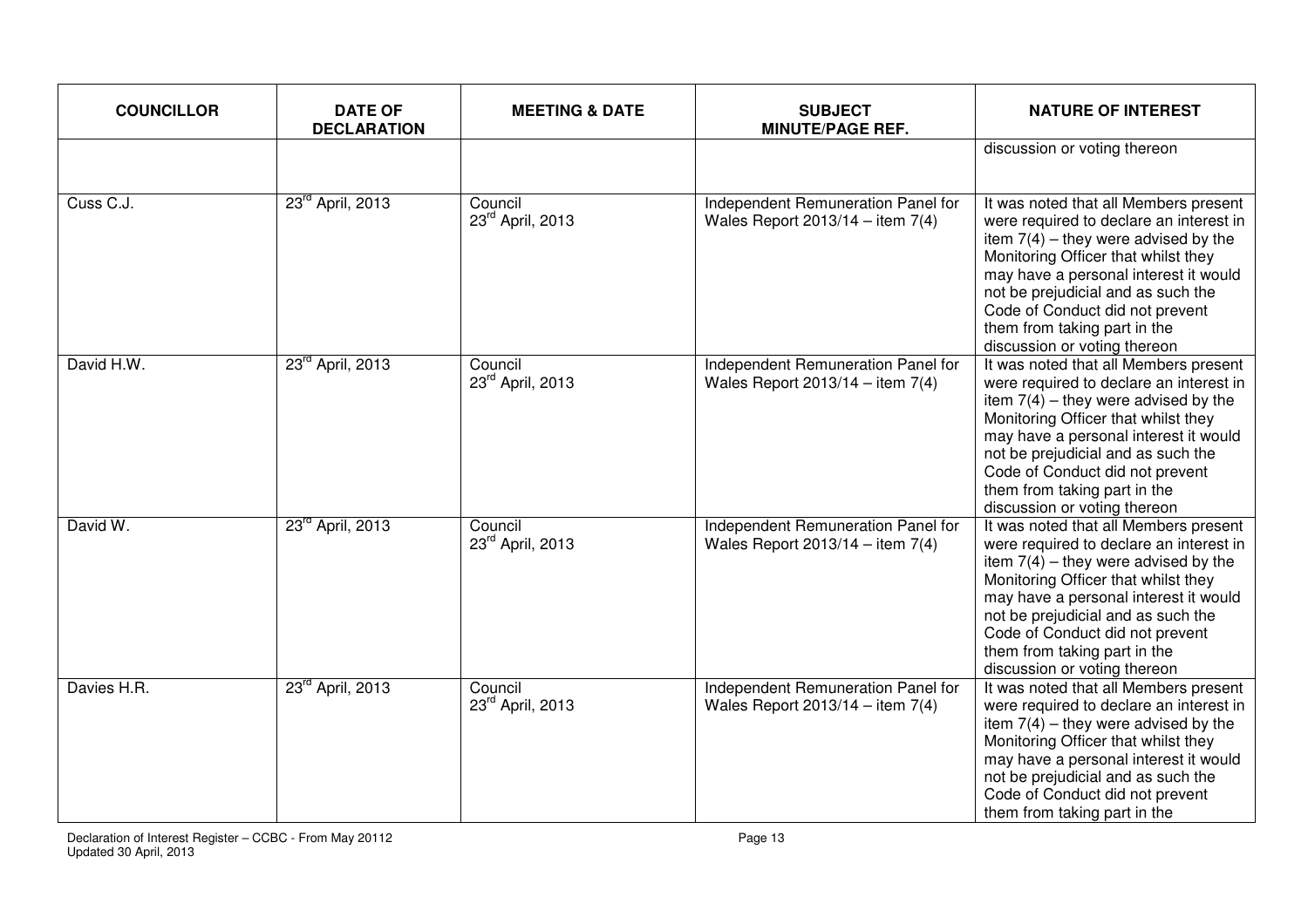| <b>COUNCILLOR</b> | <b>DATE OF</b><br><b>DECLARATION</b> | <b>MEETING &amp; DATE</b>   | <b>SUBJECT</b><br><b>MINUTE/PAGE REF.</b>                                | <b>NATURE OF INTEREST</b>                                                                                                                                                                                                                                                                                                                           |
|-------------------|--------------------------------------|-----------------------------|--------------------------------------------------------------------------|-----------------------------------------------------------------------------------------------------------------------------------------------------------------------------------------------------------------------------------------------------------------------------------------------------------------------------------------------------|
|                   |                                      |                             |                                                                          | discussion or voting thereon                                                                                                                                                                                                                                                                                                                        |
| Davies D.T.       | 23 <sup>rd</sup> April, 2013         | Council<br>23rd April, 2013 | Independent Remuneration Panel for<br>Wales Report $2013/14 -$ item 7(4) | It was noted that all Members present<br>were required to declare an interest in<br>item $7(4)$ – they were advised by the<br>Monitoring Officer that whilst they<br>may have a personal interest it would<br>not be prejudicial and as such the<br>Code of Conduct did not prevent<br>them from taking part in the<br>discussion or voting thereon |
| Davies R.T.       | 23rd April, 2013                     | Council<br>23rd April, 2013 | Independent Remuneration Panel for<br>Wales Report 2013/14 - item $7(4)$ | It was noted that all Members present<br>were required to declare an interest in<br>item $7(4)$ – they were advised by the<br>Monitoring Officer that whilst they<br>may have a personal interest it would<br>not be prejudicial and as such the<br>Code of Conduct did not prevent<br>them from taking part in the<br>discussion or voting thereon |
| Dix N.            | 23 <sup>rd</sup> April, 2013         | Council<br>23rd April, 2013 | Independent Remuneration Panel for<br>Wales Report $2013/14 -$ item 7(4) | It was noted that all Members present<br>were required to declare an interest in<br>item $7(4)$ – they were advised by the<br>Monitoring Officer that whilst they<br>may have a personal interest it would<br>not be prejudicial and as such the<br>Code of Conduct did not prevent<br>them from taking part in the<br>discussion or voting thereon |
| Durham C.         | 23rd April, 2013                     | Council<br>23rd April, 2013 | Independent Remuneration Panel for<br>Wales Report $2013/14 -$ item 7(4) | It was noted that all Members present<br>were required to declare an interest in<br>item $7(4)$ – they were advised by the<br>Monitoring Officer that whilst they<br>may have a personal interest it would<br>not be prejudicial and as such the<br>Code of Conduct did not prevent<br>them from taking part in the                                 |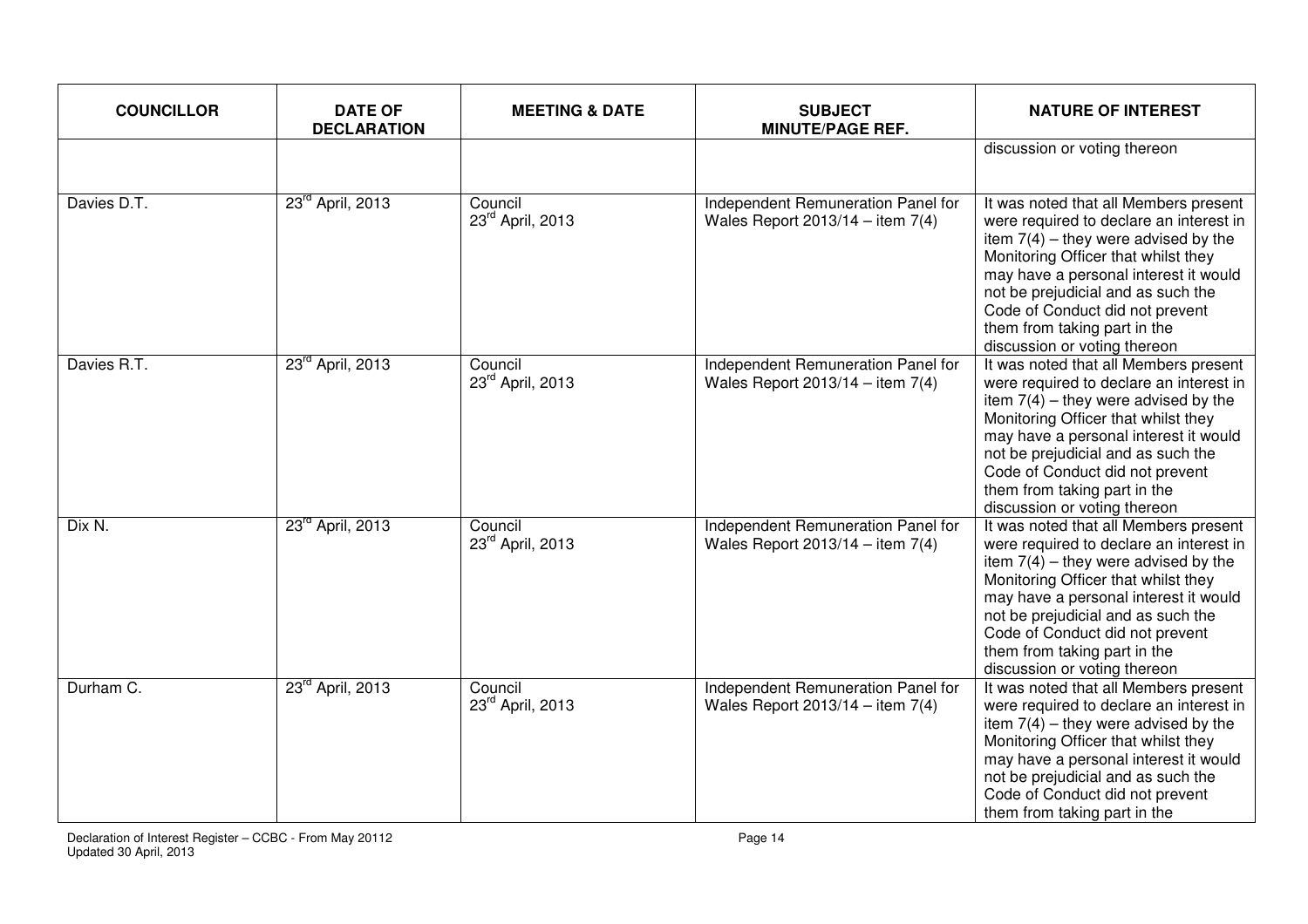| <b>COUNCILLOR</b> | <b>DATE OF</b><br><b>DECLARATION</b> | <b>MEETING &amp; DATE</b>   | <b>SUBJECT</b><br><b>MINUTE/PAGE REF.</b>                                  | <b>NATURE OF INTEREST</b>                                                                                                                                                                                                                                                                                                                           |
|-------------------|--------------------------------------|-----------------------------|----------------------------------------------------------------------------|-----------------------------------------------------------------------------------------------------------------------------------------------------------------------------------------------------------------------------------------------------------------------------------------------------------------------------------------------------|
|                   |                                      |                             |                                                                            | discussion or voting thereon                                                                                                                                                                                                                                                                                                                        |
| Ellis D.          | 23 <sup>rd</sup> April, 2013         | Council<br>23rd April, 2013 | Independent Remuneration Panel for<br>Wales Report $2013/14 -$ item $7(4)$ | It was noted that all Members present<br>were required to declare an interest in<br>item $7(4)$ – they were advised by the<br>Monitoring Officer that whilst they<br>may have a personal interest it would<br>not be prejudicial and as such the<br>Code of Conduct did not prevent<br>them from taking part in the<br>discussion or voting thereon |
| Forehead C.       | 23 <sup>rd</sup> April, 2013         | Council<br>23rd April, 2013 | Independent Remuneration Panel for<br>Wales Report 2013/14 - item $7(4)$   | It was noted that all Members present<br>were required to declare an interest in<br>item $7(4)$ – they were advised by the<br>Monitoring Officer that whilst they<br>may have a personal interest it would<br>not be prejudicial and as such the<br>Code of Conduct did not prevent<br>them from taking part in the<br>discussion or voting thereon |
| Forehead E.       | 23 <sup>rd</sup> April, 2013         | Council<br>23rd April, 2013 | Independent Remuneration Panel for<br>Wales Report $2013/14 -$ item 7(4)   | It was noted that all Members present<br>were required to declare an interest in<br>item $7(4)$ – they were advised by the<br>Monitoring Officer that whilst they<br>may have a personal interest it would<br>not be prejudicial and as such the<br>Code of Conduct did not prevent<br>them from taking part in the<br>discussion or voting thereon |
| Gale L.           | 23rd April, 2013                     | Council<br>23rd April, 2013 | Independent Remuneration Panel for<br>Wales Report $2013/14 -$ item 7(4)   | It was noted that all Members present<br>were required to declare an interest in<br>item $7(4)$ – they were advised by the<br>Monitoring Officer that whilst they<br>may have a personal interest it would<br>not be prejudicial and as such the<br>Code of Conduct did not prevent<br>them from taking part in the                                 |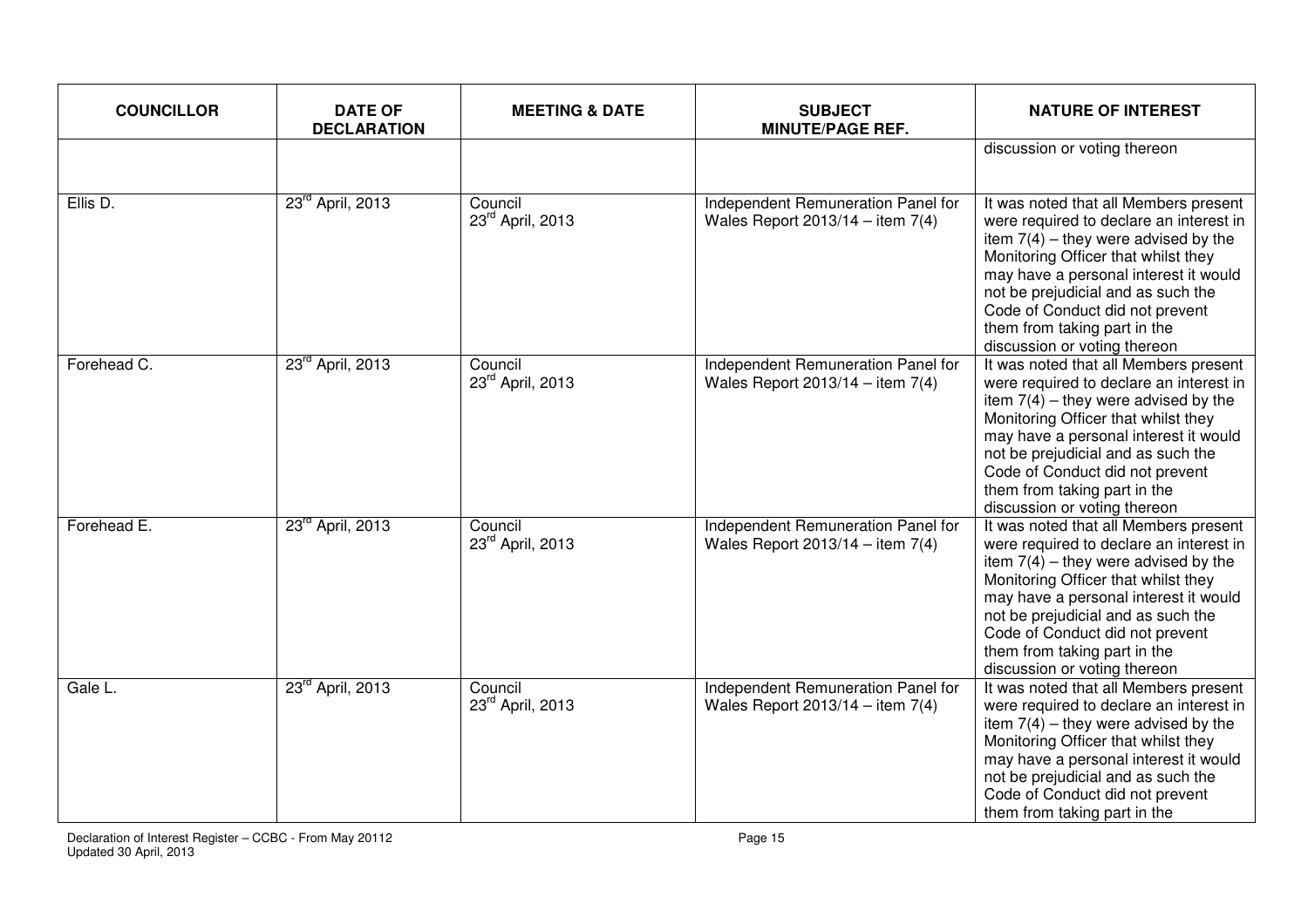| <b>COUNCILLOR</b> | <b>DATE OF</b><br><b>DECLARATION</b> | <b>MEETING &amp; DATE</b>   | <b>SUBJECT</b><br><b>MINUTE/PAGE REF.</b>                                | <b>NATURE OF INTEREST</b>                                                                                                                                                                                                                                                                                                                           |
|-------------------|--------------------------------------|-----------------------------|--------------------------------------------------------------------------|-----------------------------------------------------------------------------------------------------------------------------------------------------------------------------------------------------------------------------------------------------------------------------------------------------------------------------------------------------|
|                   |                                      |                             |                                                                          | discussion or voting thereon                                                                                                                                                                                                                                                                                                                        |
| Gardiner L.       | 23 <sup>rd</sup> April, 2013         | Council<br>23rd April, 2013 | Independent Remuneration Panel for<br>Wales Report $2013/14 -$ item 7(4) | It was noted that all Members present<br>were required to declare an interest in<br>item $7(4)$ – they were advised by the<br>Monitoring Officer that whilst they<br>may have a personal interest it would<br>not be prejudicial and as such the<br>Code of Conduct did not prevent<br>them from taking part in the<br>discussion or voting thereon |
| George N.         | 23rd April, 2013                     | Council<br>23rd April, 2013 | Independent Remuneration Panel for<br>Wales Report 2013/14 - item $7(4)$ | It was noted that all Members present<br>were required to declare an interest in<br>item $7(4)$ – they were advised by the<br>Monitoring Officer that whilst they<br>may have a personal interest it would<br>not be prejudicial and as such the<br>Code of Conduct did not prevent<br>them from taking part in the<br>discussion or voting thereon |
| Gordon C.J.       | 23 <sup>rd</sup> April, 2013         | Council<br>23rd April, 2013 | Independent Remuneration Panel for<br>Wales Report $2013/14 -$ item 7(4) | It was noted that all Members present<br>were required to declare an interest in<br>item $7(4)$ – they were advised by the<br>Monitoring Officer that whilst they<br>may have a personal interest it would<br>not be prejudicial and as such the<br>Code of Conduct did not prevent<br>them from taking part in the<br>discussion or voting thereon |
| Gough R.W.        | 23rd April, 2013                     | Council<br>23rd April, 2013 | Independent Remuneration Panel for<br>Wales Report $2013/14 -$ item 7(4) | It was noted that all Members present<br>were required to declare an interest in<br>item $7(4)$ – they were advised by the<br>Monitoring Officer that whilst they<br>may have a personal interest it would<br>not be prejudicial and as such the<br>Code of Conduct did not prevent<br>them from taking part in the                                 |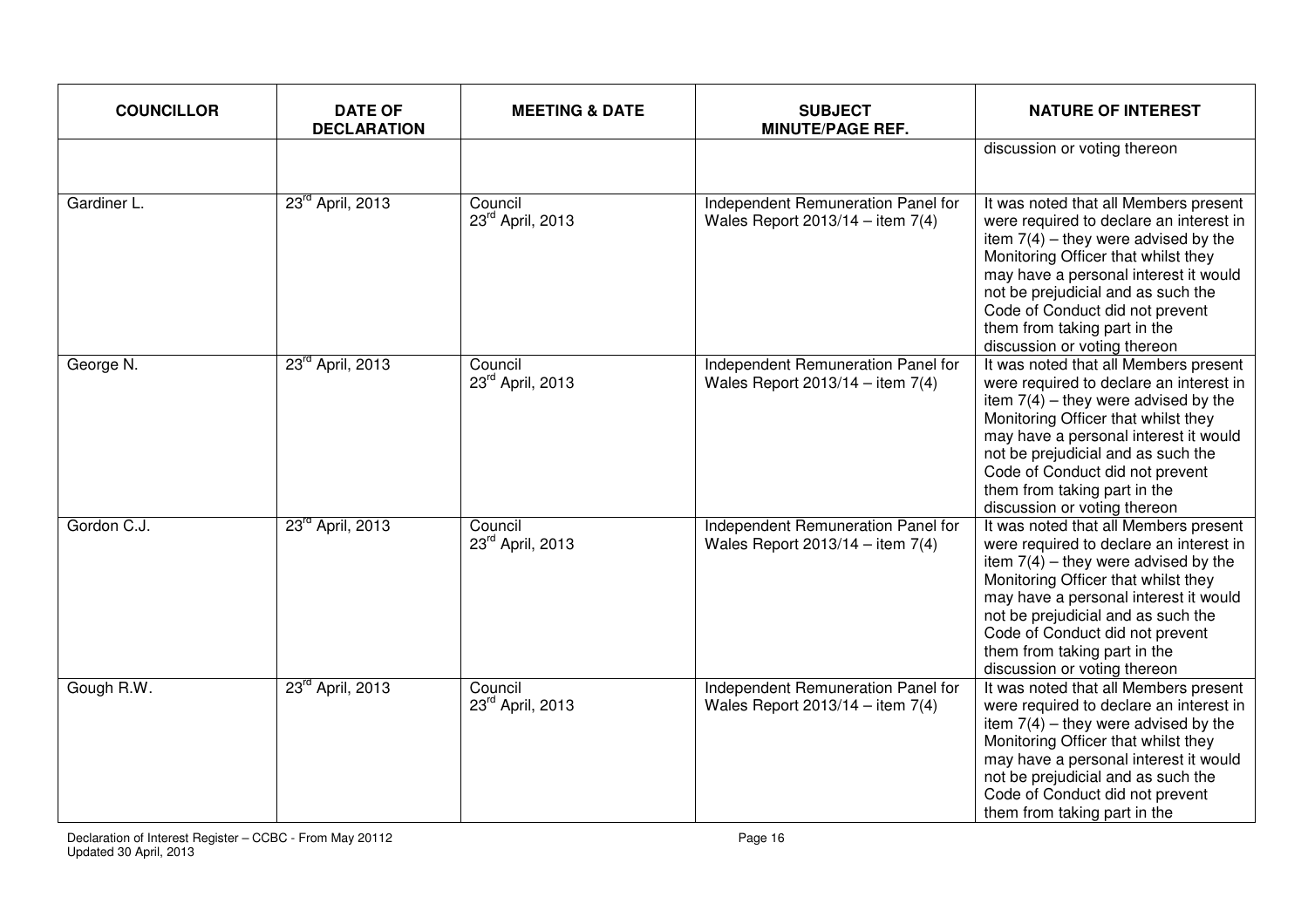| <b>COUNCILLOR</b> | <b>DATE OF</b><br><b>DECLARATION</b> | <b>MEETING &amp; DATE</b>   | <b>SUBJECT</b><br><b>MINUTE/PAGE REF.</b>                                  | <b>NATURE OF INTEREST</b>                                                                                                                                                                                                                                                                                                                           |
|-------------------|--------------------------------------|-----------------------------|----------------------------------------------------------------------------|-----------------------------------------------------------------------------------------------------------------------------------------------------------------------------------------------------------------------------------------------------------------------------------------------------------------------------------------------------|
|                   |                                      |                             |                                                                            | discussion or voting thereon                                                                                                                                                                                                                                                                                                                        |
| Hardacre D.T.     | 23 <sup>rd</sup> April, 2013         | Council<br>23rd April, 2013 | Independent Remuneration Panel for<br>Wales Report $2013/14 -$ item $7(4)$ | It was noted that all Members present<br>were required to declare an interest in<br>item $7(4)$ – they were advised by the<br>Monitoring Officer that whilst they<br>may have a personal interest it would<br>not be prejudicial and as such the<br>Code of Conduct did not prevent<br>them from taking part in the<br>discussion or voting thereon |
| Havard D.         | 23 <sup>rd</sup> April, 2013         | Council<br>23rd April, 2013 | Independent Remuneration Panel for<br>Wales Report 2013/14 - item $7(4)$   | It was noted that all Members present<br>were required to declare an interest in<br>item $7(4)$ – they were advised by the<br>Monitoring Officer that whilst they<br>may have a personal interest it would<br>not be prejudicial and as such the<br>Code of Conduct did not prevent<br>them from taking part in the<br>discussion or voting thereon |
| Hawker C.         | 23 <sup>rd</sup> April, 2013         | Council<br>23rd April, 2013 | Independent Remuneration Panel for<br>Wales Report $2013/14 -$ item 7(4)   | It was noted that all Members present<br>were required to declare an interest in<br>item $7(4)$ – they were advised by the<br>Monitoring Officer that whilst they<br>may have a personal interest it would<br>not be prejudicial and as such the<br>Code of Conduct did not prevent<br>them from taking part in the<br>discussion or voting thereon |
| Higgs A.G.        | 23 <sup>rd</sup> April, 2013         | Council<br>23rd April, 2013 | Independent Remuneration Panel for<br>Wales Report $2013/14 -$ item 7(4)   | It was noted that all Members present<br>were required to declare an interest in<br>item $7(4)$ – they were advised by the<br>Monitoring Officer that whilst they<br>may have a personal interest it would<br>not be prejudicial and as such the<br>Code of Conduct did not prevent<br>them from taking part in the                                 |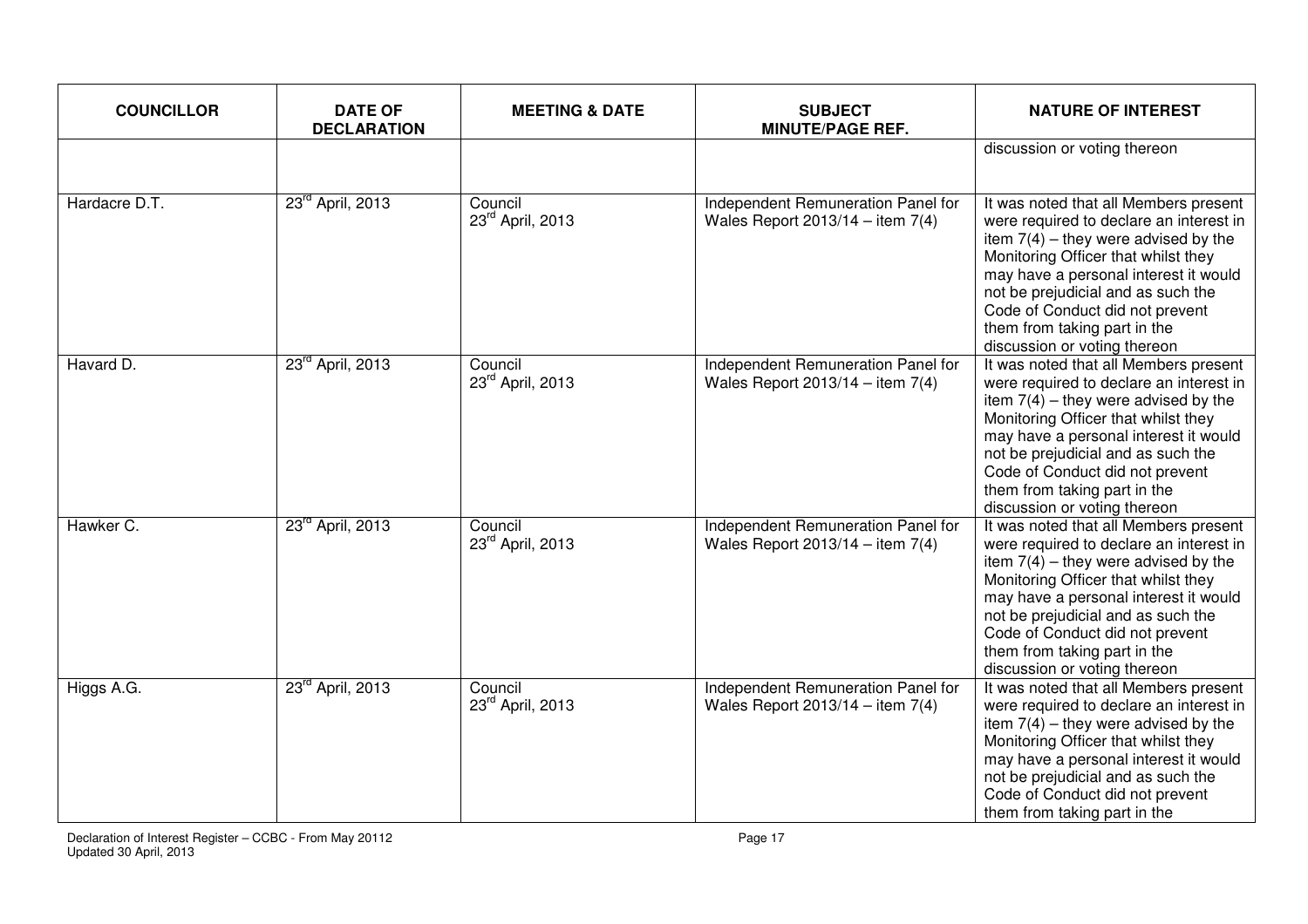| <b>COUNCILLOR</b> | <b>DATE OF</b><br><b>DECLARATION</b> | <b>MEETING &amp; DATE</b>   | <b>SUBJECT</b><br><b>MINUTE/PAGE REF.</b>                                  | <b>NATURE OF INTEREST</b>                                                                                                                                                                                                                                                                                                                           |
|-------------------|--------------------------------------|-----------------------------|----------------------------------------------------------------------------|-----------------------------------------------------------------------------------------------------------------------------------------------------------------------------------------------------------------------------------------------------------------------------------------------------------------------------------------------------|
|                   |                                      |                             |                                                                            | discussion or voting thereon                                                                                                                                                                                                                                                                                                                        |
| James M.P.        | 23 <sup>rd</sup> April, 2013         | Council<br>23rd April, 2013 | Independent Remuneration Panel for<br>Wales Report $2013/14 -$ item $7(4)$ | It was noted that all Members present<br>were required to declare an interest in<br>item $7(4)$ – they were advised by the<br>Monitoring Officer that whilst they<br>may have a personal interest it would<br>not be prejudicial and as such the<br>Code of Conduct did not prevent<br>them from taking part in the<br>discussion or voting thereon |
| Johnston G.       | 23 <sup>rd</sup> April, 2013         | Council<br>23rd April, 2013 | Independent Remuneration Panel for<br>Wales Report 2013/14 - item $7(4)$   | It was noted that all Members present<br>were required to declare an interest in<br>item $7(4)$ – they were advised by the<br>Monitoring Officer that whilst they<br>may have a personal interest it would<br>not be prejudicial and as such the<br>Code of Conduct did not prevent<br>them from taking part in the<br>discussion or voting thereon |
| Jones G.          | 23 <sup>rd</sup> April, 2013         | Council<br>23rd April, 2013 | Independent Remuneration Panel for<br>Wales Report $2013/14 -$ item 7(4)   | It was noted that all Members present<br>were required to declare an interest in<br>item $7(4)$ – they were advised by the<br>Monitoring Officer that whilst they<br>may have a personal interest it would<br>not be prejudicial and as such the<br>Code of Conduct did not prevent<br>them from taking part in the<br>discussion or voting thereon |
| Jones J.G.        | 23 <sup>rd</sup> April, 2013         | Council<br>23rd April, 2013 | Independent Remuneration Panel for<br>Wales Report $2013/14 -$ item 7(4)   | It was noted that all Members present<br>were required to declare an interest in<br>item $7(4)$ – they were advised by the<br>Monitoring Officer that whilst they<br>may have a personal interest it would<br>not be prejudicial and as such the<br>Code of Conduct did not prevent<br>them from taking part in the                                 |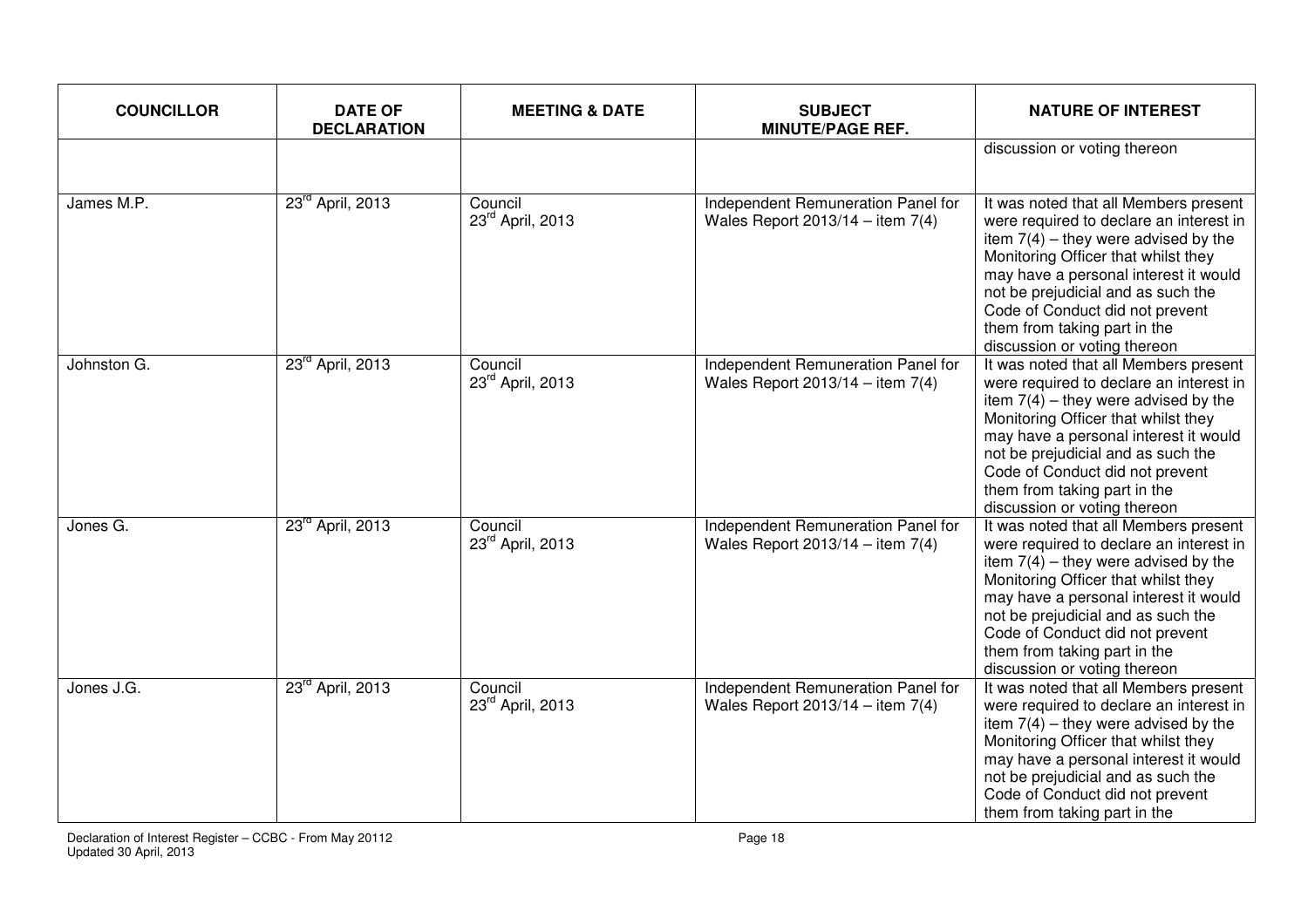| <b>COUNCILLOR</b>      | <b>DATE OF</b><br><b>DECLARATION</b> | <b>MEETING &amp; DATE</b>   | <b>SUBJECT</b><br><b>MINUTE/PAGE REF.</b>                                  | <b>NATURE OF INTEREST</b>                                                                                                                                                                                                                                                                                                                           |
|------------------------|--------------------------------------|-----------------------------|----------------------------------------------------------------------------|-----------------------------------------------------------------------------------------------------------------------------------------------------------------------------------------------------------------------------------------------------------------------------------------------------------------------------------------------------|
|                        |                                      |                             |                                                                            | discussion or voting thereon                                                                                                                                                                                                                                                                                                                        |
| Kent S.                | 23 <sup>rd</sup> April, 2013         | Council<br>23rd April, 2013 | Independent Remuneration Panel for<br>Wales Report $2013/14 -$ item $7(4)$ | It was noted that all Members present<br>were required to declare an interest in<br>item $7(4)$ – they were advised by the<br>Monitoring Officer that whilst they<br>may have a personal interest it would<br>not be prejudicial and as such the<br>Code of Conduct did not prevent<br>them from taking part in the<br>discussion or voting thereon |
| Kirby $\overline{G}$ . | 23rd April, 2013                     | Council<br>23rd April, 2013 | Independent Remuneration Panel for<br>Wales Report 2013/14 - item $7(4)$   | It was noted that all Members present<br>were required to declare an interest in<br>item $7(4)$ – they were advised by the<br>Monitoring Officer that whilst they<br>may have a personal interest it would<br>not be prejudicial and as such the<br>Code of Conduct did not prevent<br>them from taking part in the<br>discussion or voting thereon |
| Lewis A.               | 23rd April, 2013                     | Council<br>23rd April, 2013 | Independent Remuneration Panel for<br>Wales Report $2013/14 -$ item $7(4)$ | It was noted that all Members present<br>were required to declare an interest in<br>item $7(4)$ – they were advised by the<br>Monitoring Officer that whilst they<br>may have a personal interest it would<br>not be prejudicial and as such the<br>Code of Conduct did not prevent<br>them from taking part in the<br>discussion or voting thereon |
| Lloyd K.               | 23 <sup>rd</sup> April, 2013         | Council<br>23rd April, 2013 | Independent Remuneration Panel for<br>Wales Report $2013/14 -$ item 7(4)   | It was noted that all Members present<br>were required to declare an interest in<br>item $7(4)$ – they were advised by the<br>Monitoring Officer that whilst they<br>may have a personal interest it would<br>not be prejudicial and as such the<br>Code of Conduct did not prevent<br>them from taking part in the                                 |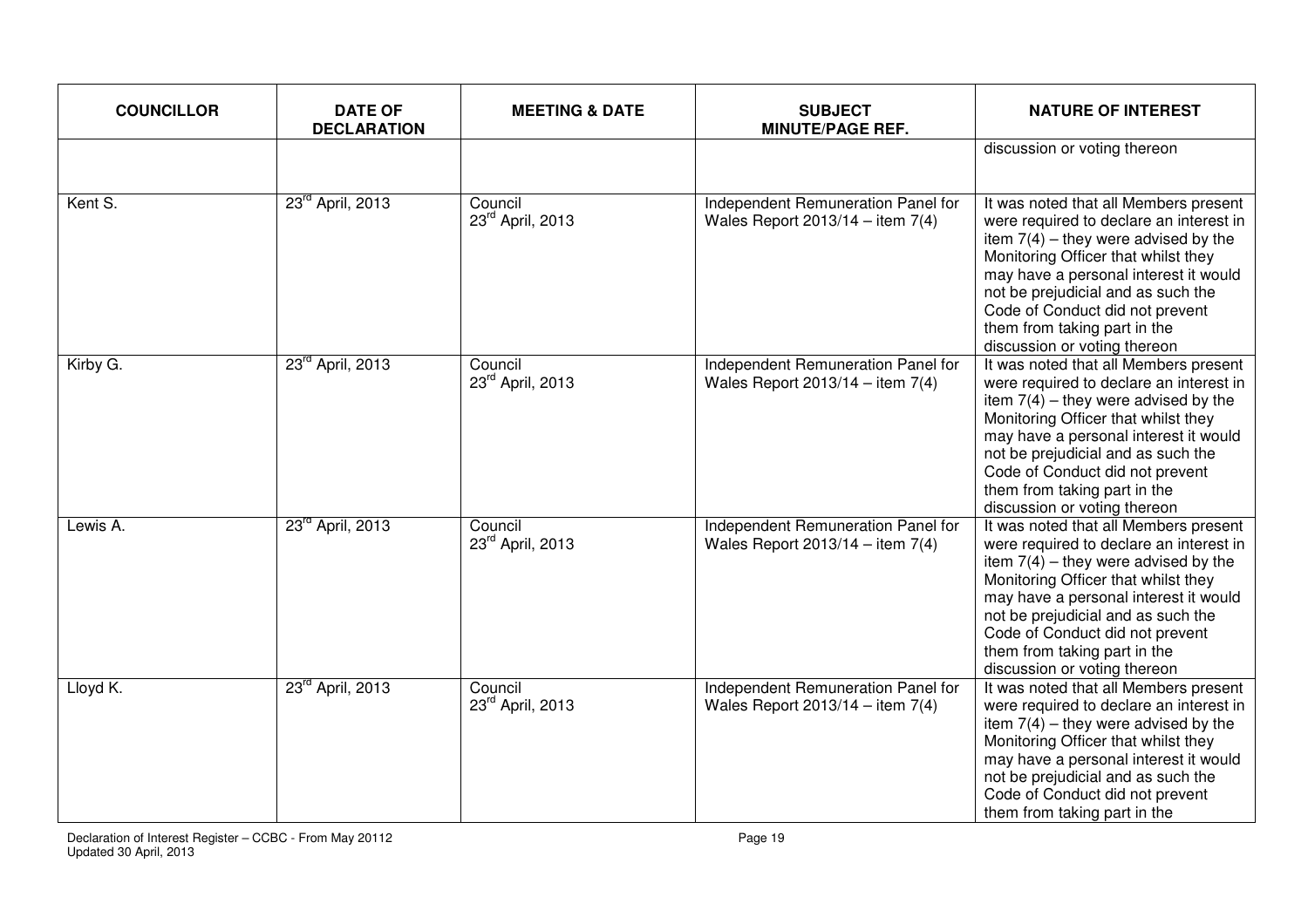| <b>COUNCILLOR</b> | <b>DATE OF</b><br><b>DECLARATION</b> | <b>MEETING &amp; DATE</b>   | <b>SUBJECT</b><br><b>MINUTE/PAGE REF.</b>                                  | <b>NATURE OF INTEREST</b>                                                                                                                                                                                                                                                                                                                           |
|-------------------|--------------------------------------|-----------------------------|----------------------------------------------------------------------------|-----------------------------------------------------------------------------------------------------------------------------------------------------------------------------------------------------------------------------------------------------------------------------------------------------------------------------------------------------|
|                   |                                      |                             |                                                                            | discussion or voting thereon                                                                                                                                                                                                                                                                                                                        |
| Mann C.P          | 23 <sup>rd</sup> April, 2013         | Council<br>23rd April, 2013 | Independent Remuneration Panel for<br>Wales Report $2013/14 -$ item $7(4)$ | It was noted that all Members present<br>were required to declare an interest in<br>item $7(4)$ – they were advised by the<br>Monitoring Officer that whilst they<br>may have a personal interest it would<br>not be prejudicial and as such the<br>Code of Conduct did not prevent<br>them from taking part in the<br>discussion or voting thereon |
| Morgan S.         | 23 <sup>rd</sup> April, 2013         | Council<br>23rd April, 2013 | Independent Remuneration Panel for<br>Wales Report 2013/14 - item $7(4)$   | It was noted that all Members present<br>were required to declare an interest in<br>item $7(4)$ – they were advised by the<br>Monitoring Officer that whilst they<br>may have a personal interest it would<br>not be prejudicial and as such the<br>Code of Conduct did not prevent<br>them from taking part in the<br>discussion or voting thereon |
| Passmore R.       | 23 <sup>rd</sup> April, 2013         | Council<br>23rd April, 2013 | Independent Remuneration Panel for<br>Wales Report $2013/14 -$ item 7(4)   | It was noted that all Members present<br>were required to declare an interest in<br>item $7(4)$ – they were advised by the<br>Monitoring Officer that whilst they<br>may have a personal interest it would<br>not be prejudicial and as such the<br>Code of Conduct did not prevent<br>them from taking part in the<br>discussion or voting thereon |
| Poole D.V.        | 23rd April, 2013                     | Council<br>23rd April, 2013 | Independent Remuneration Panel for<br>Wales Report $2013/14 -$ item 7(4)   | It was noted that all Members present<br>were required to declare an interest in<br>item $7(4)$ – they were advised by the<br>Monitoring Officer that whilst they<br>may have a personal interest it would<br>not be prejudicial and as such the<br>Code of Conduct did not prevent<br>them from taking part in the                                 |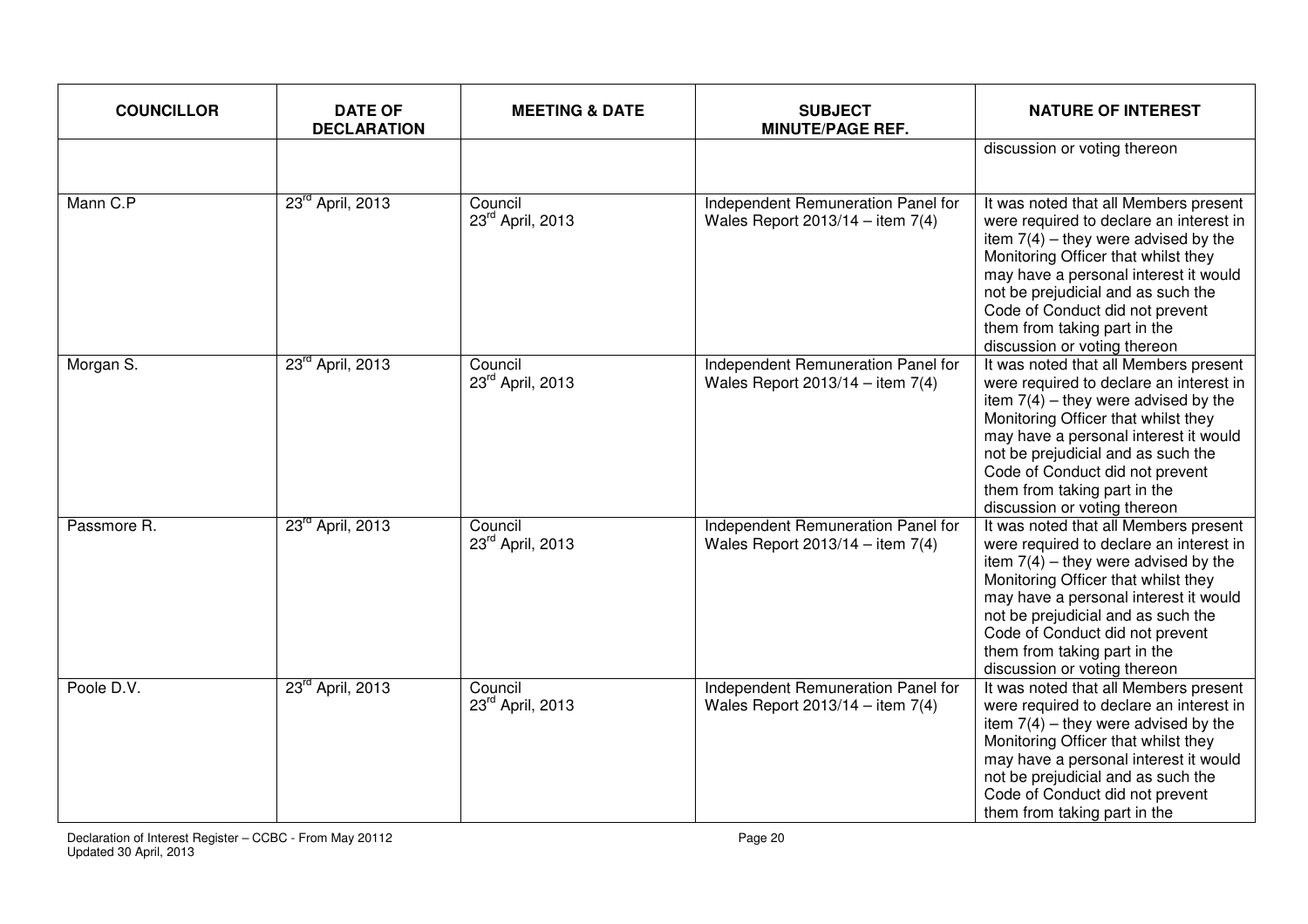| <b>COUNCILLOR</b> | <b>DATE OF</b><br><b>DECLARATION</b> | <b>MEETING &amp; DATE</b>   | <b>SUBJECT</b><br><b>MINUTE/PAGE REF.</b>                                  | <b>NATURE OF INTEREST</b>                                                                                                                                                                                                                                                                                                                           |
|-------------------|--------------------------------------|-----------------------------|----------------------------------------------------------------------------|-----------------------------------------------------------------------------------------------------------------------------------------------------------------------------------------------------------------------------------------------------------------------------------------------------------------------------------------------------|
|                   |                                      |                             |                                                                            | discussion or voting thereon                                                                                                                                                                                                                                                                                                                        |
| Preece D.W.R.     | 23 <sup>rd</sup> April, 2013         | Council<br>23rd April, 2013 | Independent Remuneration Panel for<br>Wales Report $2013/14 -$ item $7(4)$ | It was noted that all Members present<br>were required to declare an interest in<br>item $7(4)$ – they were advised by the<br>Monitoring Officer that whilst they<br>may have a personal interest it would<br>not be prejudicial and as such the<br>Code of Conduct did not prevent<br>them from taking part in the<br>discussion or voting thereon |
| Prew M.J.         | 23rd April, 2013                     | Council<br>23rd April, 2013 | Independent Remuneration Panel for<br>Wales Report 2013/14 - item $7(4)$   | It was noted that all Members present<br>were required to declare an interest in<br>item $7(4)$ – they were advised by the<br>Monitoring Officer that whilst they<br>may have a personal interest it would<br>not be prejudicial and as such the<br>Code of Conduct did not prevent<br>them from taking part in the<br>discussion or voting thereon |
| Price D.          | 23 <sup>rd</sup> April, 2013         | Council<br>23rd April, 2013 | Independent Remuneration Panel for<br>Wales Report $2013/14 -$ item $7(4)$ | It was noted that all Members present<br>were required to declare an interest in<br>item $7(4)$ – they were advised by the<br>Monitoring Officer that whilst they<br>may have a personal interest it would<br>not be prejudicial and as such the<br>Code of Conduct did not prevent<br>them from taking part in the<br>discussion or voting thereon |
| Pritchard J.      | 23 <sup>rd</sup> April, 2013         | Council<br>23rd April, 2013 | Independent Remuneration Panel for<br>Wales Report $2013/14 -$ item 7(4)   | It was noted that all Members present<br>were required to declare an interest in<br>item $7(4)$ – they were advised by the<br>Monitoring Officer that whilst they<br>may have a personal interest it would<br>not be prejudicial and as such the<br>Code of Conduct did not prevent<br>them from taking part in the                                 |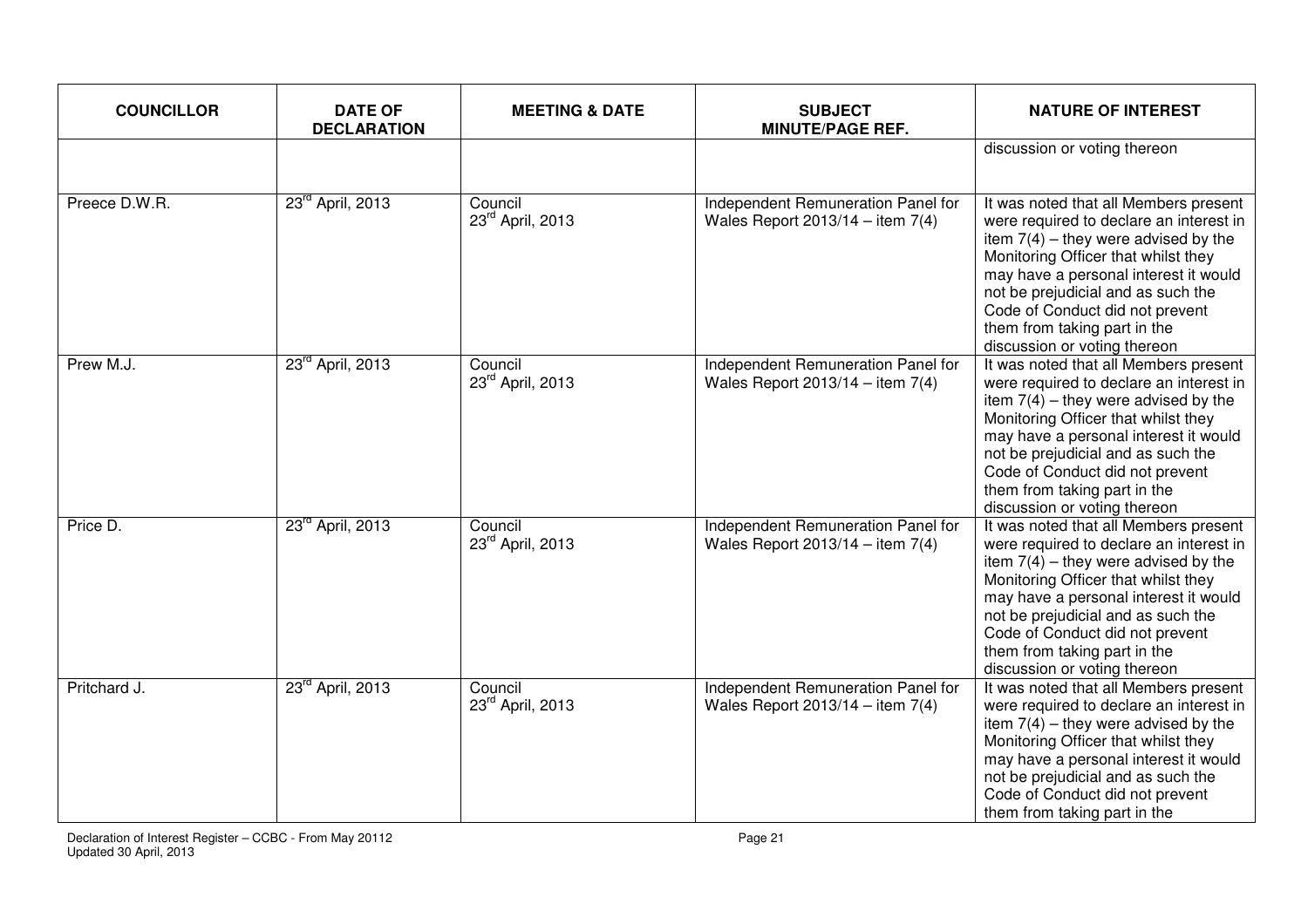| <b>COUNCILLOR</b> | <b>DATE OF</b><br><b>DECLARATION</b> | <b>MEETING &amp; DATE</b>               | <b>SUBJECT</b><br><b>MINUTE/PAGE REF.</b>                                | <b>NATURE OF INTEREST</b>                                                                                                                                                                                                                                                                                                                           |
|-------------------|--------------------------------------|-----------------------------------------|--------------------------------------------------------------------------|-----------------------------------------------------------------------------------------------------------------------------------------------------------------------------------------------------------------------------------------------------------------------------------------------------------------------------------------------------|
|                   |                                      |                                         |                                                                          | discussion or voting thereon                                                                                                                                                                                                                                                                                                                        |
| Pritchard J.A.    | 23 <sup>rd</sup> April, 2013         | Council<br>23rd April, 2013             | Independent Remuneration Panel for<br>Wales Report $2013/14 -$ item 7(4) | It was noted that all Members present<br>were required to declare an interest in<br>item $7(4)$ – they were advised by the<br>Monitoring Officer that whilst they<br>may have a personal interest it would<br>not be prejudicial and as such the<br>Code of Conduct did not prevent<br>them from taking part in the<br>discussion or voting thereon |
| Reynolds K.V.     | 23 <sup>rd</sup> April, 2013         | Council<br>23rd April, 2013             | Independent Remuneration Panel for<br>Wales Report 2013/14 - item $7(4)$ | It was noted that all Members present<br>were required to declare an interest in<br>item $7(4)$ – they were advised by the<br>Monitoring Officer that whilst they<br>may have a personal interest it would<br>not be prejudicial and as such the<br>Code of Conduct did not prevent<br>them from taking part in the<br>discussion or voting thereon |
| Sargent M.E.      | 23 <sup>rd</sup> April, 2013         | Council<br>23 <sup>rd</sup> April, 2013 | Independent Remuneration Panel for<br>Wales Report $2013/14 -$ item 7(4) | It was noted that all Members present<br>were required to declare an interest in<br>item $7(4)$ – they were advised by the<br>Monitoring Officer that whilst they<br>may have a personal interest it would<br>not be prejudicial and as such the<br>Code of Conduct did not prevent<br>them from taking part in the<br>discussion or voting thereon |
| Stenner E.        | 23rd April, 2013                     | Council<br>23rd April, 2013             | Independent Remuneration Panel for<br>Wales Report $2013/14 -$ item 7(4) | It was noted that all Members present<br>were required to declare an interest in<br>item $7(4)$ – they were advised by the<br>Monitoring Officer that whilst they<br>may have a personal interest it would<br>not be prejudicial and as such the<br>Code of Conduct did not prevent<br>them from taking part in the                                 |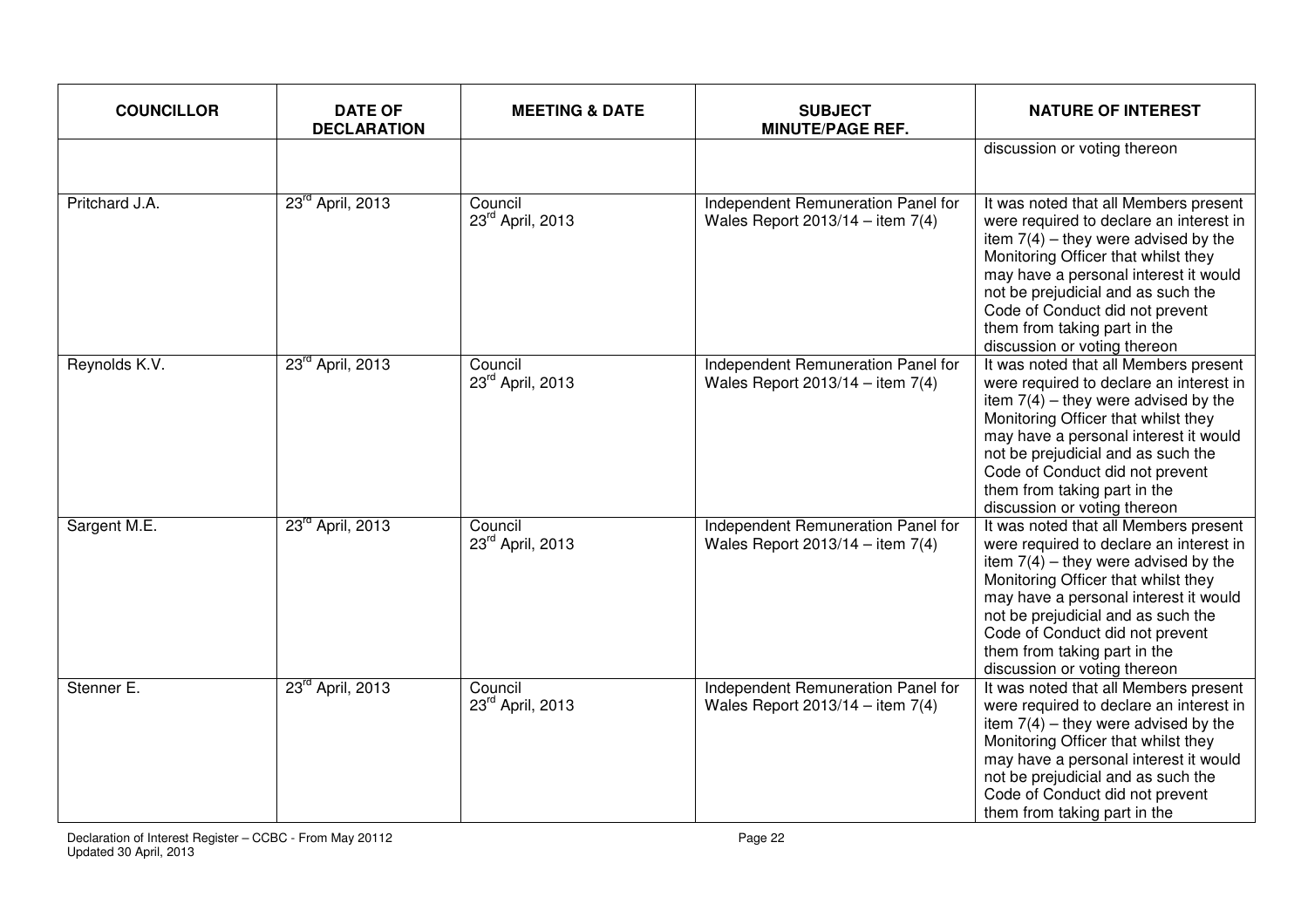| <b>COUNCILLOR</b> | <b>DATE OF</b><br><b>DECLARATION</b> | <b>MEETING &amp; DATE</b>   | <b>SUBJECT</b><br><b>MINUTE/PAGE REF.</b>                                  | <b>NATURE OF INTEREST</b>                                                                                                                                                                                                                                                                                                                           |
|-------------------|--------------------------------------|-----------------------------|----------------------------------------------------------------------------|-----------------------------------------------------------------------------------------------------------------------------------------------------------------------------------------------------------------------------------------------------------------------------------------------------------------------------------------------------|
|                   |                                      |                             |                                                                            | discussion or voting thereon                                                                                                                                                                                                                                                                                                                        |
| Summers J.        | 23 <sup>rd</sup> April, 2013         | Council<br>23rd April, 2013 | Independent Remuneration Panel for<br>Wales Report $2013/14 -$ item $7(4)$ | It was noted that all Members present<br>were required to declare an interest in<br>item $7(4)$ – they were advised by the<br>Monitoring Officer that whilst they<br>may have a personal interest it would<br>not be prejudicial and as such the<br>Code of Conduct did not prevent<br>them from taking part in the<br>discussion or voting thereon |
| Taylor J.         | 23rd April, 2013                     | Council<br>23rd April, 2013 | Independent Remuneration Panel for<br>Wales Report 2013/14 - item $7(4)$   | It was noted that all Members present<br>were required to declare an interest in<br>item $7(4)$ – they were advised by the<br>Monitoring Officer that whilst they<br>may have a personal interest it would<br>not be prejudicial and as such the<br>Code of Conduct did not prevent<br>them from taking part in the<br>discussion or voting thereon |
| Whittle L.G.      | 23 <sup>rd</sup> April, 2013         | Council<br>23rd April, 2013 | Independent Remuneration Panel for<br>Wales Report $2013/14 -$ item $7(4)$ | It was noted that all Members present<br>were required to declare an interest in<br>item $7(4)$ – they were advised by the<br>Monitoring Officer that whilst they<br>may have a personal interest it would<br>not be prejudicial and as such the<br>Code of Conduct did not prevent<br>them from taking part in the<br>discussion or voting thereon |
| Williams T.J.     | 23 <sup>rd</sup> April, 2013         | Council<br>23rd April, 2013 | Independent Remuneration Panel for<br>Wales Report $2013/14 -$ item 7(4)   | It was noted that all Members present<br>were required to declare an interest in<br>item $7(4)$ – they were advised by the<br>Monitoring Officer that whilst they<br>may have a personal interest it would<br>not be prejudicial and as such the<br>Code of Conduct did not prevent<br>them from taking part in the                                 |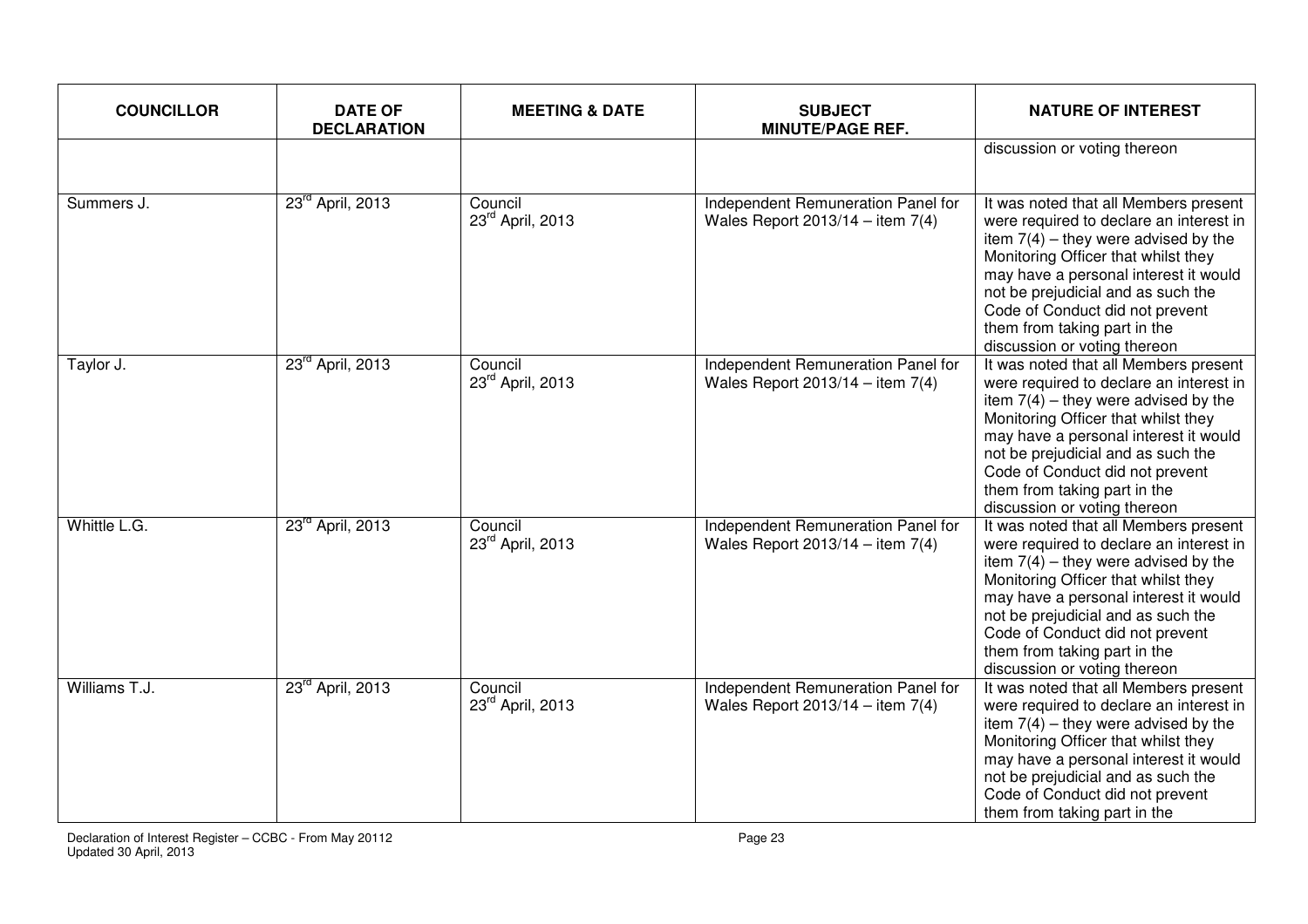| <b>COUNCILLOR</b>  | <b>DATE OF</b><br><b>DECLARATION</b> | <b>MEETING &amp; DATE</b>   | <b>SUBJECT</b><br><b>MINUTE/PAGE REF.</b>                                | <b>NATURE OF INTEREST</b>                                                                                                                                                                                                                                                                                                                           |
|--------------------|--------------------------------------|-----------------------------|--------------------------------------------------------------------------|-----------------------------------------------------------------------------------------------------------------------------------------------------------------------------------------------------------------------------------------------------------------------------------------------------------------------------------------------------|
|                    |                                      |                             |                                                                          | discussion or voting thereon                                                                                                                                                                                                                                                                                                                        |
| Woodyatt R.        | 23 <sup>rd</sup> April, 2013         | Council<br>23rd April, 2013 | Independent Remuneration Panel for<br>Wales Report $2013/14 -$ item 7(4) | It was noted that all Members present<br>were required to declare an interest in<br>item $7(4)$ – they were advised by the<br>Monitoring Officer that whilst they<br>may have a personal interest it would<br>not be prejudicial and as such the<br>Code of Conduct did not prevent<br>them from taking part in the<br>discussion or voting thereon |
| Andrews H.A.       | 23rd April, 2013                     | Council<br>23rd April, 2013 | Localism Act - Publication of Pay<br>Policy – item $7(6)$                | Family members working for the<br>Authority. Left the Chamber when the<br>item was discussed.                                                                                                                                                                                                                                                       |
| Ackerman L.        | 23rd April, 2013                     | Council<br>23rd April, 2013 | Localism Act - Publication of Pay<br>Policy – item $7(6)$                | Family members working for the<br>Authority. Left the Chamber when the<br>item was discussed.                                                                                                                                                                                                                                                       |
| Bevan J.           | 23 <sup>rd</sup> April, 2013         | Council<br>23rd April, 2013 | Localism Act - Publication of Pay<br>Policy – item $7(6)$                | Family members working for the<br>Authority. Left the Chamber when the<br>item was discussed.                                                                                                                                                                                                                                                       |
| Bevan G.           | 23 <sup>rd</sup> April, 2013         | Council<br>23rd April, 2013 | Localism Act - Publication of Pay<br>Policy – item $7(6)$                | Family members working for the<br>Authority. Left the Chamber when the<br>item was discussed.                                                                                                                                                                                                                                                       |
| Blackman A.        | 23 <sup>rd</sup> April, 2013         | Council<br>23rd April, 2013 | Localism Act - Publication of Pay<br>Policy – item $7(6)$                | Family members working for the<br>Authority. Left the Chamber when the<br>item was discussed.                                                                                                                                                                                                                                                       |
| Cuss <sub>C.</sub> | 23 <sup>rd</sup> April, 2013         | Council<br>23rd April, 2013 | Localism Act - Publication of Pay<br>Policy – item $7(6)$                | Family members working for the<br>Authority. Left the Chamber when the<br>item was discussed.                                                                                                                                                                                                                                                       |
| Davies D.T.        | 23 <sup>rd</sup> April, 2013         | Council<br>23rd April, 2013 | Localism Act - Publication of Pay<br>Policy – item $7(6)$                | Family members working for the<br>Authority. Left the Chamber when the<br>item was discussed.                                                                                                                                                                                                                                                       |
| Gardiner L.        | 23 <sup>rd</sup> April, 2013         | Council<br>23rd April, 2013 | Localism Act - Publication of Pay<br>Policy – item $7(6)$                | Family members working for the<br>Authority. Left the Chamber when the<br>item was discussed.                                                                                                                                                                                                                                                       |